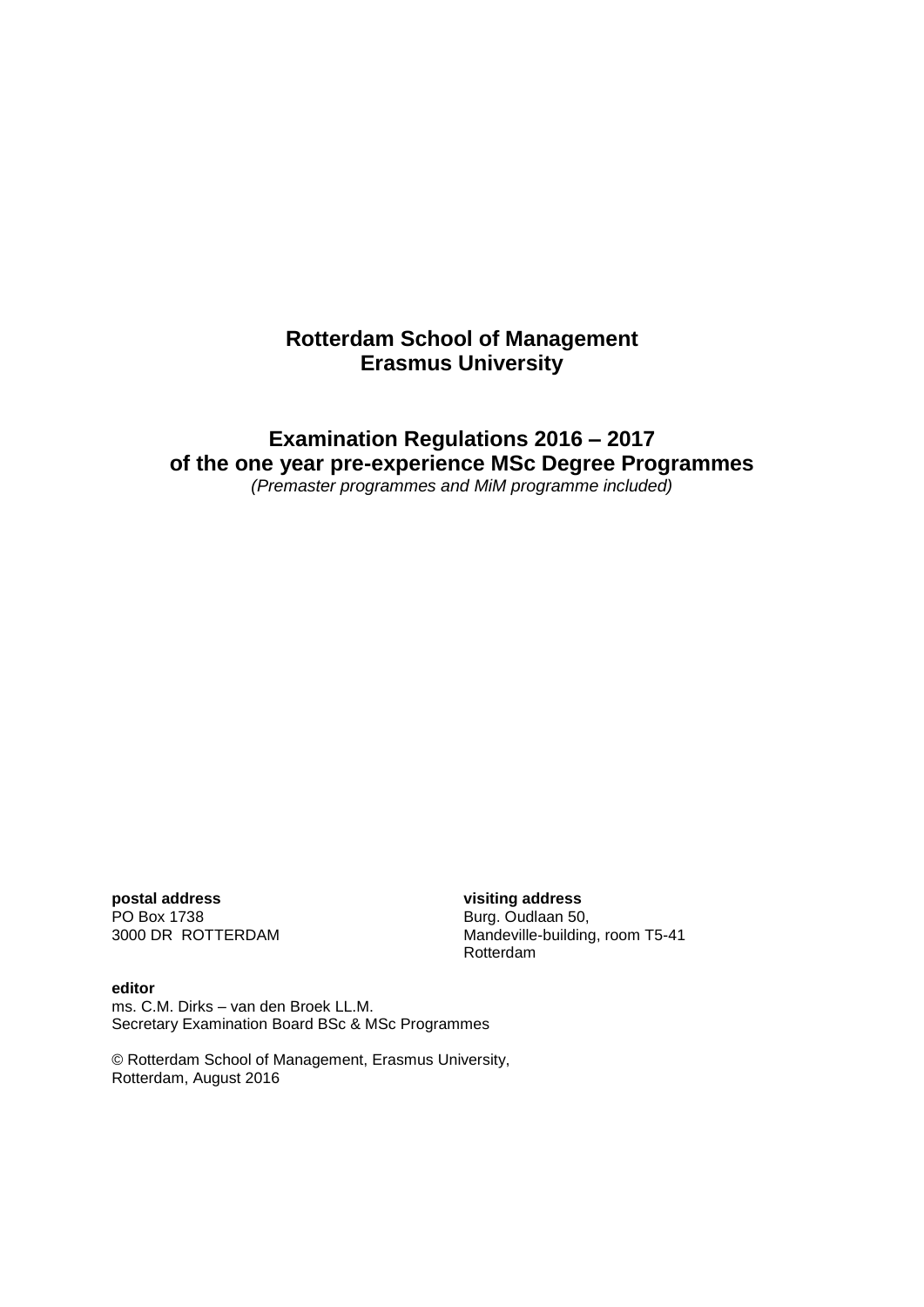## **Contents**

| <b>Examination Board RSM</b><br>н                                                                                      | 4  |                                      |
|------------------------------------------------------------------------------------------------------------------------|----|--------------------------------------|
| Tasks                                                                                                                  |    | 4                                    |
| <b>Composition</b>                                                                                                     |    | 4                                    |
| <b>Contact</b><br><b>Requests and information</b>                                                                      |    | 4<br>5                               |
|                                                                                                                        |    |                                      |
|                                                                                                                        |    |                                      |
| II. Legal protection: Objections and Appeals                                                                           | 6  |                                      |
| Appeals procedure<br><b>Objections Procedure</b>                                                                       |    | 6<br>6                               |
|                                                                                                                        |    |                                      |
| Ш<br>Teaching and Examination Regulations (TER) of the MSc programmes 2016 - 2017 8                                    |    |                                      |
| Section 1 - General                                                                                                    |    | 8                                    |
| Article 1.1 - Applicability of the regulations                                                                         |    | 8                                    |
| Article 1.2 – Aims of the programme                                                                                    |    | 8                                    |
| Article 1.3 - Definitions                                                                                              |    | 8                                    |
| Article 1.4 – Degree<br>Article 1.5 - Language of instruction                                                          |    | $\boldsymbol{9}$<br>$\boldsymbol{9}$ |
| Article 1.6 - Compulsory educational activities                                                                        |    | 9                                    |
| Section 2 – Composition of the degree programme                                                                        |    | 9                                    |
| Article 2.1 - Full-time / part-time                                                                                    |    | 9                                    |
| Article 2.2 – Study load and feasibility of the degree programme<br>Article 2.3 – Composition of the degree programmes |    | 9<br>10                              |
| Article 2.4 – Exemption from obligatory practicals                                                                     |    | 11                                   |
| Article 2.5 – Exemption from examinations                                                                              |    | 11                                   |
| Article 2.6 – Free master programme within the master degree programme at RSM                                          |    | 11                                   |
| Section 3 - Admission<br>Article 3.1 – General admission requirements                                                  |    | 11<br>11                             |
| Article 3.2 – Admission requirements for external students                                                             |    | 11                                   |
| Section 4 - Taking examinations                                                                                        |    | 12                                   |
| Article 4.1 – Frequency of examinations and tests; examination schedule; re-examinations; extra opportunities          |    | 12                                   |
| Article 4.2 – Form of the examinations and tests<br>Article 4.3 – Oral tests                                           |    | 12<br>13                             |
| Article 4.4 – Sequence of programme components                                                                         |    | 13                                   |
| Section 5 - Result of examinations                                                                                     |    | 13                                   |
| Article 5.1 – Determining, announcing and recording results of examinations and tests; deadlines                       |    | 13                                   |
| Article 5.2 – Period of validity<br>Article 5.3 – Feedback and perusal                                                 |    | 14<br>14                             |
| Article 5.4 - Archiving period of written tests                                                                        |    | 14                                   |
| Section 6 - Result of the final exam                                                                                   |    | 14                                   |
| Article 6.1 – The result of the final exam                                                                             |    | 14<br>14                             |
| Section 7 – Final and Implementation Provisions<br>Article 7.1 - Amendments changes                                    |    | 14                                   |
| Article 7.2 - Hardship clause                                                                                          |    | 15                                   |
| Article 7.3 - Announcement                                                                                             |    | 15                                   |
| Article 7.4 - Legal effect                                                                                             |    | 15                                   |
| Annex 1. Programme specific regulations                                                                                | 16 |                                      |
| <b>Admission Criteria 2016-2017</b>                                                                                    |    | 16                                   |
| Annex 2. MSc Finance & Investments Advanced 2016-2017                                                                  | 18 |                                      |
| Annex 3. Master in Management programme 2016 - 2017                                                                    | 20 |                                      |
| Annex 4. Hbo Pre-master Programmes                                                                                     | 22 |                                      |
| A. The English language Pre-master Programme in Business Administration 2016 - 2017                                    |    | 22                                   |
| B. Nederlandstalig Premaster Programma Business Administration 2016-2017, toelatingsvoorwaarden 2017-                  |    |                                      |
| 2018                                                                                                                   |    | 24                                   |
|                                                                                                                        |    |                                      |
| IV Rules and Guidelines 2016 - 2017                                                                                    | 26 |                                      |
| Section 1 - General                                                                                                    |    | 26                                   |
| Article 1.1 - Applicability of the Rules and Guidelines<br>Article 1.2 - Definitions                                   |    | 26<br>26                             |
| Article 1.3 - Day-to-day procedure of the Examination Board                                                            |    | 26                                   |
| Article 1.4 – The authority to examine, the appointment of examiners                                                   |    | 26                                   |
| Article 1.5 - The criteria                                                                                             |    | 27<br>27                             |
| Section 2 – Exemptions<br>Article 2.1 - Exemption from practical tests                                                 |    | 27                                   |
| Section 3 - Rules concerning good course of things during examinations and tests                                       |    | 27                                   |
| Article 3.1 – Registration for examinations and written tests                                                          |    | 27                                   |
| Article 3.2 - Entering and leaving the room in which the written test is being held                                    |    | 28                                   |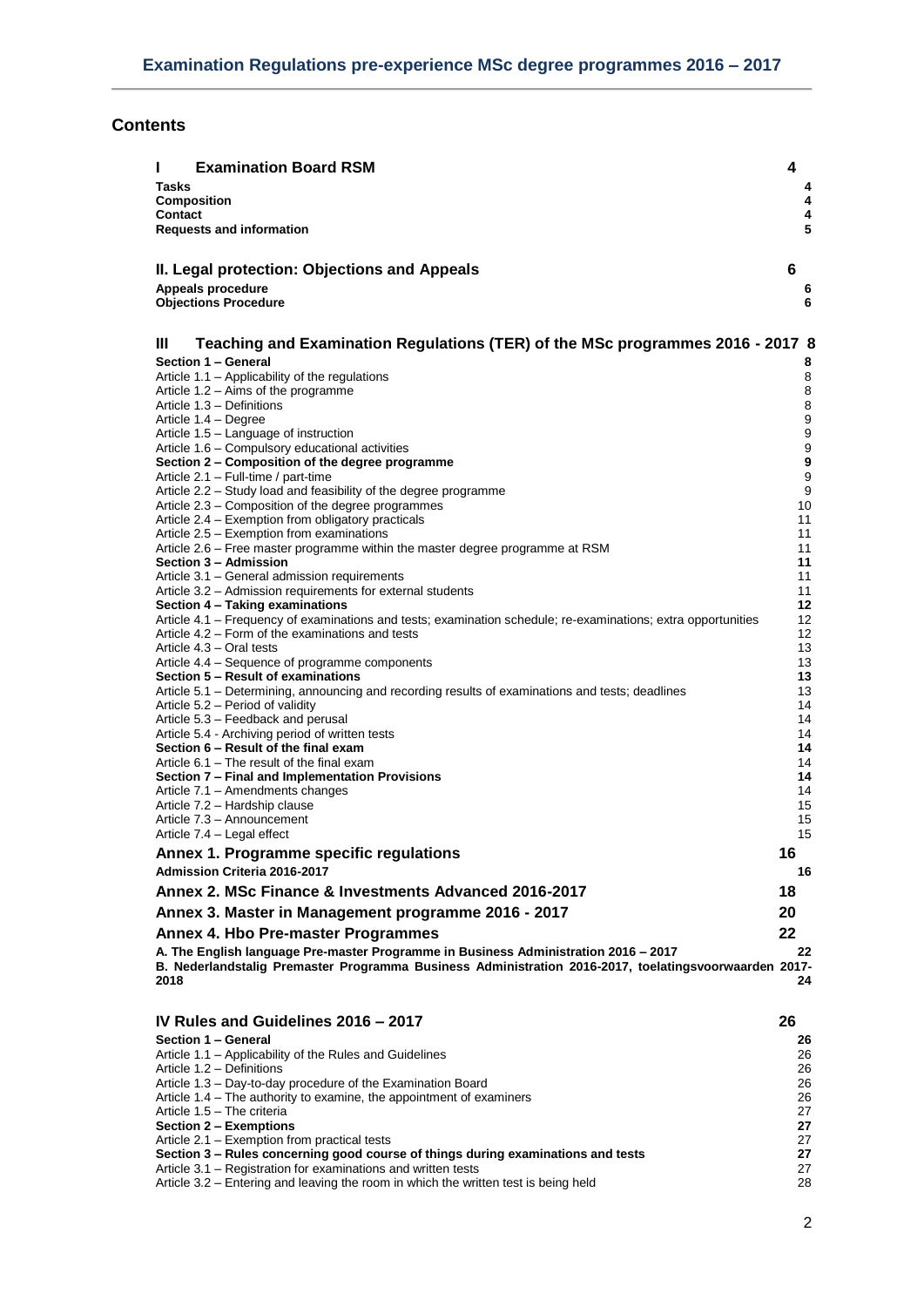| 28 |
|----|
| 29 |
| 29 |
| 29 |
| 29 |
| 30 |
| 30 |
| 30 |
| 31 |
| 31 |
| 31 |
| 32 |
| 32 |
| 32 |
|    |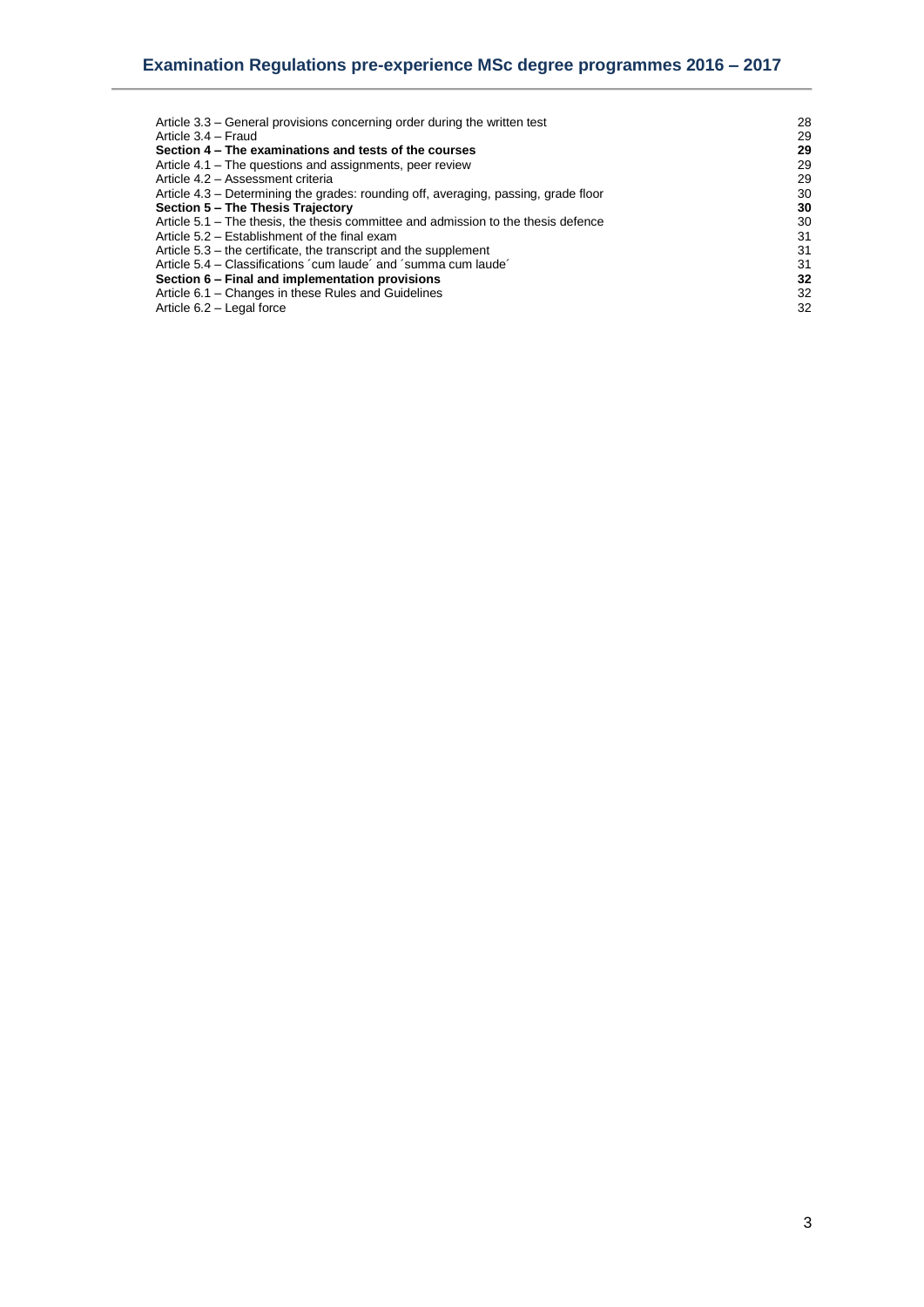## <span id="page-3-0"></span>**I Examination Board RSM**

## <span id="page-3-1"></span>**Tasks**

The legal framework of the Examination Board is given by Dutch Law, in particular the Dutch Higher Education and Research Act (*Wet op het hoger onderwijs en wetenschappelijk onderzoek- WHW*). The Examination Board has many different tasks. Generally, the following components can be discerned:

- 1. A *supervisory responsibility* with regard to the final exams, examinations and tests. This responsibility is manifested in the competence of the Examination Board to:
	- a. award the diplomas;
	- b. appoint the examiners;
	- c. supervise the quality of final exams, examinations and tests;
	- d. take disciplinary action in case of fraud;
	- e. supervise the practice of the examination rules with due observance of the common legal principles like equality, legal security, legitimacy, reasonableness, fair play and so on;
	- f. be a mediator or even a defendant in case of disputes or appeals.
- 2. *Legislation*: the Examination Board makes Rules and Guidelines concerning the examinations, for example rules for enrolment, rules concerning order during examinations, fraud, assessment criteria, classifications (like *cum laude*). Once a year new Rules and Guidelines are drawn up.
- 3. *To grant exemptions* from the rules in individual cases.
- 4. *Advisory tasks*: three times a year the Examination Board issues an advice to every first year student concerning his success-rate. Furthermore the Examination Board advises the Dean regarding his Teaching and Examination Regulations.
- 5. In addition, on behalf of the Dean of the Rotterdam School of Management, the chairman of the Examination Board grants *admission statements* to the MSc-programmes.
- <span id="page-3-2"></span>6. *Other,* such as delegations in selection committees and the colloquium doctum committee.

## **Composition**

The Examination Board consists of six members of the academic staff and an external member. All members are appointed by the Dean. The Examination Board collectively sets up rules and policy. The Examination Board as a whole meets once a month. Each member has his own portfolio. The Examination Board is supported by the secretary.

*Members*

Prof. Dr. L.C.P.M. Meijs (Chairman) Ir. A.J. Roodink (Vice Chairman) Dr. E.A. van der Laan Dr. A.H.L. Slangen Dr. B.H.E. Wempe Dr. M.B.J. Schauten (external member) Vacancy member

*Secretary to the Examination Board* Ms. C.M. Dirks - van den Broek LL.M. managing director/secretary Ms. I.M. van Essen LL.M. **Example 20 and the example of the MS** deputy-secretary Mr. A. Markus MSc between the deputy-secretary Ms. A.M. Schey MScBA deputy-secretary

*Administration* Ms. D.M. Schonis team leader Ms. G.M. den Bakker assistant Ms. M.D. van der Kooij assistant

## <span id="page-3-3"></span>**Contact**

Mandeville Building, Room T5-41 Tel. 010-4081895/88731 E-mail [ec@rsm.nl](mailto:ec@rsm.nl)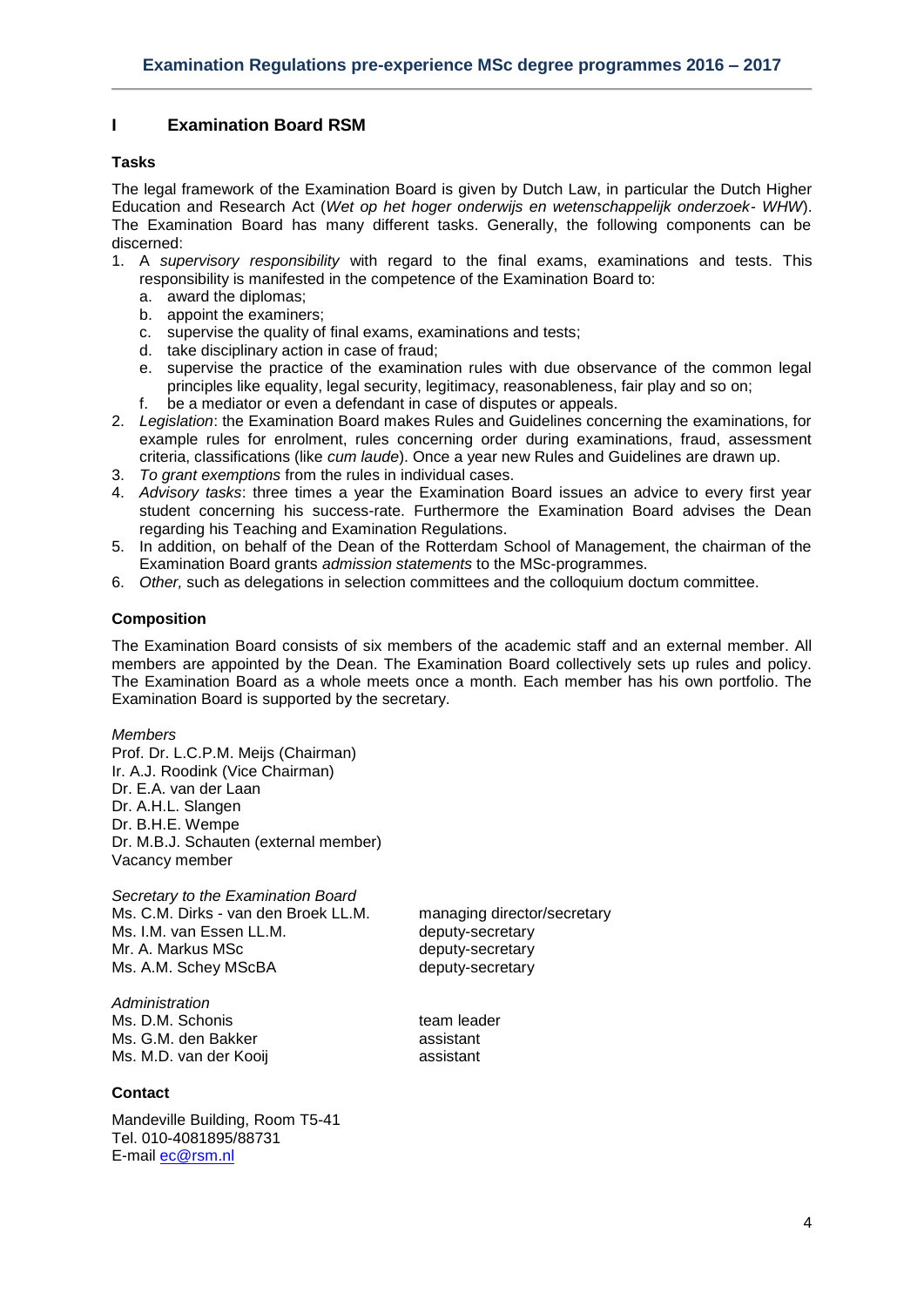#### <span id="page-4-0"></span>**Requests and information**

Information concerning examinations can be found on the website of the Examination Board: [www.rsm.nl/examination-board.](http://www.rsm.nl/examination-board) Please consult this site before contacting the Examination Board. You may first want to take a look in the [Frequently Asked Questions \(FAQ\) section](http://www.rsm.nl/examination-board/frequently-asked-questions-faqs/) to see whether you can find an answer to your question there.

Brief general questions can be asked by e-mail to [ec@rsm.nl](mailto:ec@rsm.nl) or by phone 010 4088731/1895 during opening hours (09.00 – 12.30 hrs.).

Official requests (e.g. requesting extension of grade validity) must be submitted by the EB´s webportal: <https://request-eb.rsm.nl/> .

When submitting the request, please include all relevant documentation. Be explicit in addressing the Examination Board. When a course is involved, mention the course's title, the teacher responsible, and the course's code. When a test or examination is involved, mention the course's title and code, the teacher, and the date. Once again, being explicit and clear in your request helps handling it expediently. Finally, always provide motivation as to why the request is submitted and as to why the request should be granted.

In the event that you are asked to hand in a (certified copy of a) certificate, transcript or diploma, you still have to send/show this document in its original form to the Examination Board for verification. These kind of documents will not be accepted in a digital form.

Please take into account that it may take up to 4 weeks before you receive a reply from the Examination Board.

#### **Postal address**

Rotterdam School of Management, Erasmus University Examination Board RSM, Mandeville Building, room T5-41 PO Box 1738 3000 DR Rotterdam The Netherlands

#### **Visiting address**

Secretariat Examination Board Mandeville Building, room T5-41 Burgemeester Oudlaan 50 3062 PA Rotterdam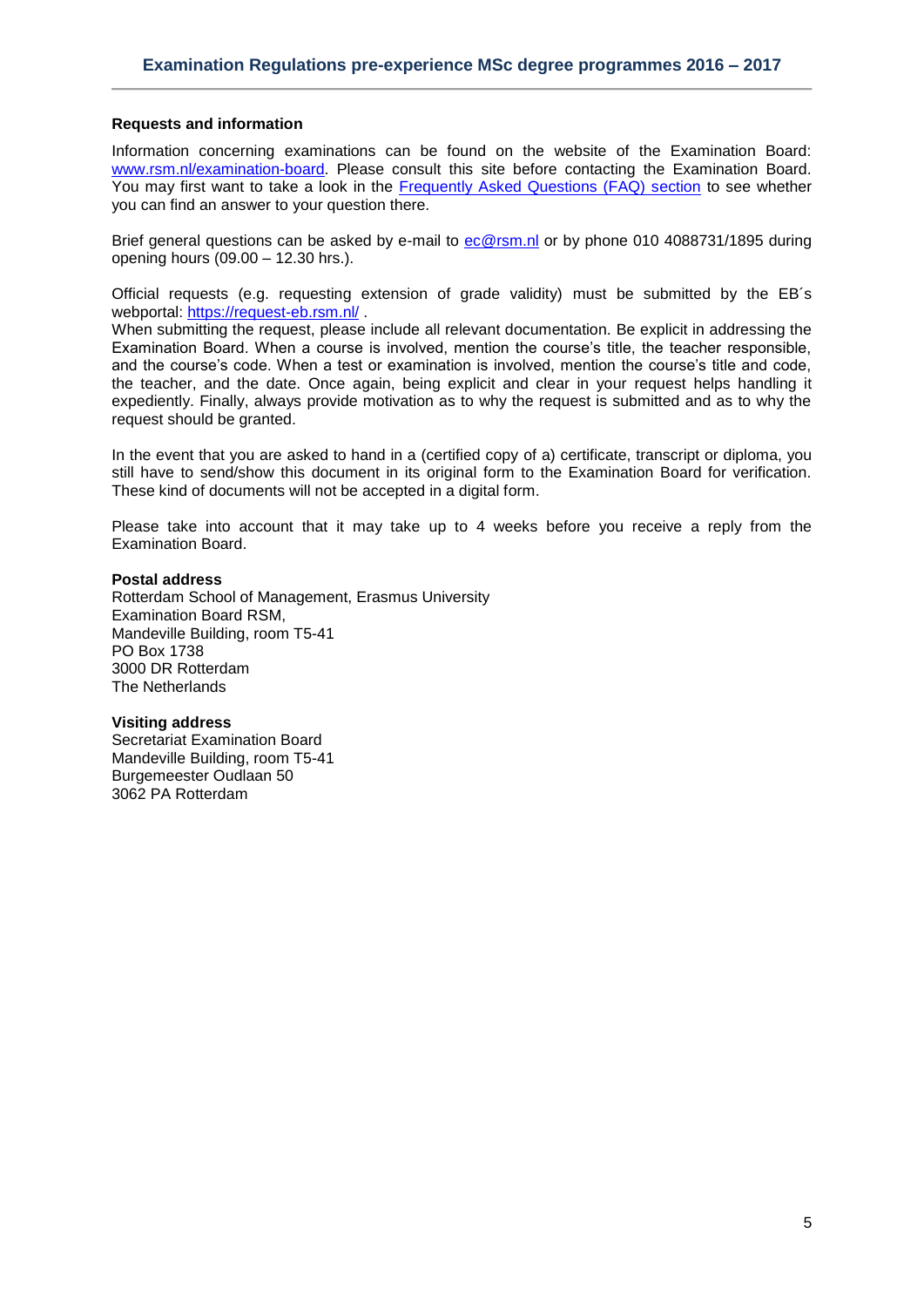## <span id="page-5-0"></span>**II. Legal protection: Objections and Appeals**

If you disagree with a decision by a university body such as the Executive Board, the Dean, the Examination Board or an examiner, there are legal redress possibilities. You can submit an objection or lodge an appeal against this decision. Which procedure should be followed is specified by law and depends on the type of decision involved. All decisions should include an appeals clause, which refers to the appropriate legal process. Both procedures are briefly described as follows.

#### <span id="page-5-1"></span>**Appeals procedure**

A student who objects to a decision of an examiner (e.g. assessments) or the Examination Board may lodge an appeal with the Examination Appeals Board (in Dutch College van Beroep voor de Examens (*CBE*)) of Erasmus University Rotterdam. In urgent cases, the chair of the *CBE* can be requested to make provisions.

Only an interested party, that is a person whose interest is directly involved in a decision, can lodge the appeal. The appeal has to be lodged within six weeks of the announcement of the disputed decision. If the appeal concerns a decision that was not made on time, it must be submitted within a reasonable period of time.

The appeal should be submitted at [legal.protection@eur.nl](mailto:legal.protection@eur.nl) to the attention of the *CBE*-*EUR*. For further information check [http://www.eur.nl/english/essc/legal\\_position/objections\\_and\\_appeals/](http://www.eur.nl/english/essc/legal_position/objections_and_appeals/) or the Student Information Leaflet "Submitting an appeal with the Examinations Appeals Board" (available at the ESSC (Hall E-Building).

You can also visit the website of the *CBE-EUR* <http://www.eur.nl/abd/jz/cbe/> (in Dutch), where you can find the CBE's rulings on various disputes.

Before the *CBE*-*EUR* deals with the appeal, there is a settlement phase, in which the Examination Board concerned attempts to settle the lawsuit amicably (= formal amicable settlement attempt).

The *CBE*-*EUR* assumes that the complainant him/herself will first have made contact with the examiner concerned or with the Examination Board, in order to try to reach agreement (=material amicable settlement attempt). Account should be taken of the fact that meanwhile the period of six weeks for lodging an appeal with the *CBE*-*EUR* continues to run. In view of this, a provisional appeal can be lodged for the interim.

If the settlement attempt fails, parties will be invited to a sitting of the Examination Appeals Board. The sitting is in Dutch. Foreign students are recommended to take an interpreter with them to the sitting.

If a student disagrees with the decision of the *CBE-EUR* regarding their objection, they can submit an appeal to the Higher Education Appeals Tribunal in The Hague within six weeks of the decision.

#### **Further information**

For further information check [www.eur.nl/english/essc/legal\\_position/objections\\_and\\_appeals](http://www.eur.nl/english/essc/legal_position/objections_and_appeals)

Further information about the procedure can also be obtained from the Secretary of the *CBE-EUR* by e-mail to [cbe@eur.nl.](mailto:cbe@eur.nl)

#### <span id="page-5-2"></span>**Objections Procedure**

You can submit a notice of objection against decisions by or on behalf of the Executive Board. This mainly concerns decisions on enrolment as a student, decentralised selection, termination of enrolment, payment or refund of tuition fees, financial aid and having been barred entry to the university's buildings, premises or facilities. You can also submit an appeal against the written refusal to make a decision or if a decision is not taken in a timely manner.

Of course, you do not necessarily have to start an appeal or objection procedure if you have a difference of opinion with someone. Talking to the person who took the decision is often enough to resolve the issue.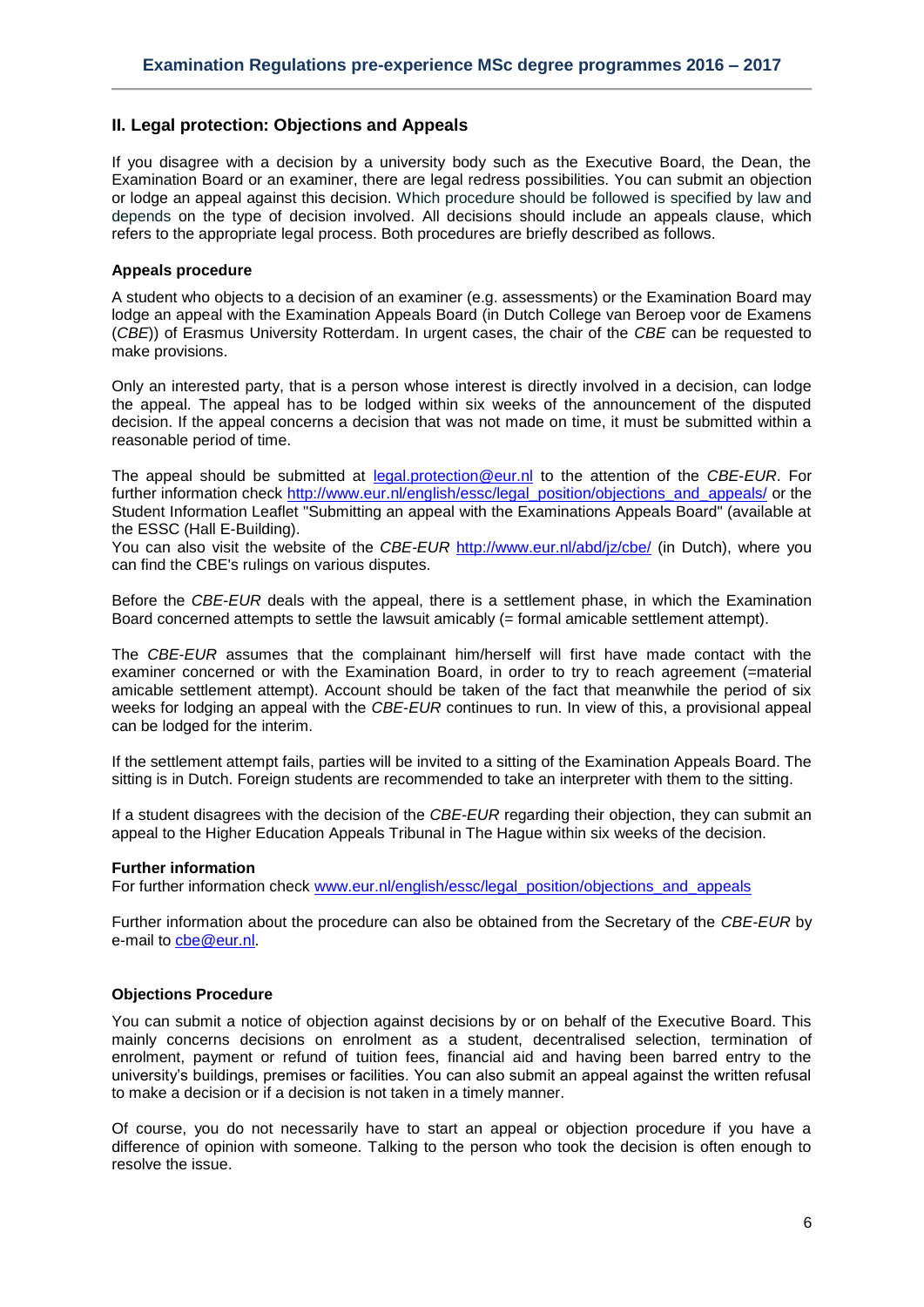The notice of objection should be submitted at [legal.protection@eur.nl.](mailto:legal.protection@eur.nl) In all cases the period of objection is six weeks.

Your notice of objection will first be handled by the Advisory Committee on Objections. This Committee advises the Executive Board about your objection, after which the Executive Board reconsiders the case and makes a decision regarding your objection. Before issuing its advice, the Committee will also investigate whether an amicable settlement between parties is possible. The Executive Board shall decide on the objection no later than 10 weeks after receipt of the notice of objection.

If you disagree with the decision regarding your objection, you can submit an appeal with the Higher Education Appeals Tribunal in The Hague within six weeks of the decision.

You can find more information about this Objection Procedure on [this EUR-website.](http://www.eur.nl/english/essc/legal_position/objections_and_appeals/)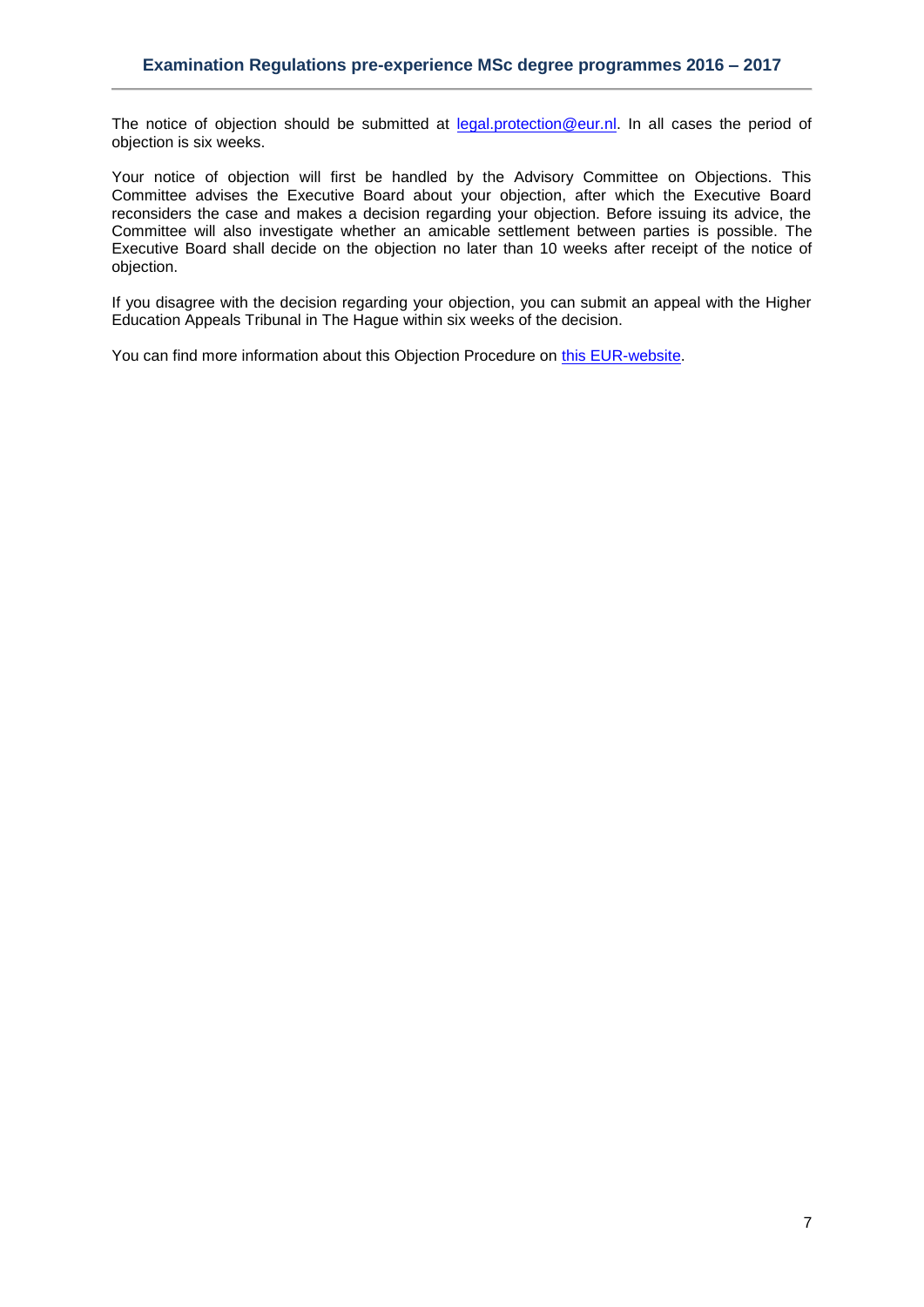## <span id="page-7-0"></span>**III Teaching and Examination Regulations (TER) of the MSc programmes 2016 - 2017**

## <span id="page-7-1"></span>**Section 1 – General**

## <span id="page-7-2"></span>**Article 1.1 – Applicability of the regulations**

1. These regulations are applicable to the curriculum and final exams, examinations and tests of the following 60 ects pre-experience Master of Science degree programmes at the Rotterdam School of Management, Erasmus University (respectively Isat code, name of the programme and abbreviation): 60644 Business Administration (*Accounting & Financial Management as well as the Master in Management programme*) (BA); 60453 Business Information Management (BIM);

60409 Finance & Investments (FI);

60456 Global Business & Sustainability (GBS);

60645 Human Resource Management (HRM);

60458 Management of Innovation (MI);

60063 Marketing Management (MM);

60457 Organisational Change & Consulting (OCC);

60093 Supply Chain Management (SCM);

60455 Strategic Entrepreneurship (SE);

60066 Strategic Management (SM).

These master´s degree programmes are hereinafter referred to as the *degree programme*.

- 2. These regulations are as far as possible by analogy applicable to the curriculum and final exams, examinations and tests of the Hbo premaster programmes (Annex 2 A. and B.), the premaster course parts of the Master in Management programme (Annex 3) and the Finance & Investments Advanced programme (Annex 4).
- 3. Programme specific regulations are included in the Annex 1 (one year degree programmes), Annex 2 (premaster programmes), Annex 3 (Master in Management programme) and Annex 4 (Finance & Investments Advanced programme)*.*

## <span id="page-7-3"></span>**Article 1.2 – Aims of the programme**

The degree programme is intended to impart scientific knowledge, skills and insight in the area of business administration in an international context in such a way that the graduate is capable of scientific and socially responsible professional practice in this area, and is qualified to take any desired advanced programme and to become, among others a scientific researcher.

## <span id="page-7-4"></span>**Article 1.3 – Definitions**

In the regulations, words shall have the following meanings:

- a. *Law*: the Dutch Higher Education and Research Act (*Wet op het hoger onderwijs en wetenschappelijk onderzoek* - *WHW*);
- b. *Rules and Guidelines* (R&G): the rules, guidelines and instructions of the Examination Board as referred to in Article 7.12b of the law;
- c. *MSc curriculum*: the total of programme components qualifying for the final exam;
- d. *Programme component*: a bundling of examinations with a designated function and meaning within the MSc curriculum;
- e. *Course*: an instruction given under the authority of a member of the academic staff; each course is concluded with an examination;
- f. *Final exam*: the total assessment of the performance of the student for separate examination parts of the programme, as referred to in article 7.10 of the law;
- g. *Examination*: every course will be assessed by an examination. Each examination includes an investigation into the knowledge, insight and skills of the student, as well as the appraisal of the results of that investigation. An examination may consist of more than one test.
- h. *Test*: a test may be:
	- A written test (i.e. a plenary test, open or closed book with open or multiple choice questions);
	- An individual assignment (i.e. a case or a thesis);
	- A group assignment (i.e. a team assignment);
	- An oral test;
	- A presentation;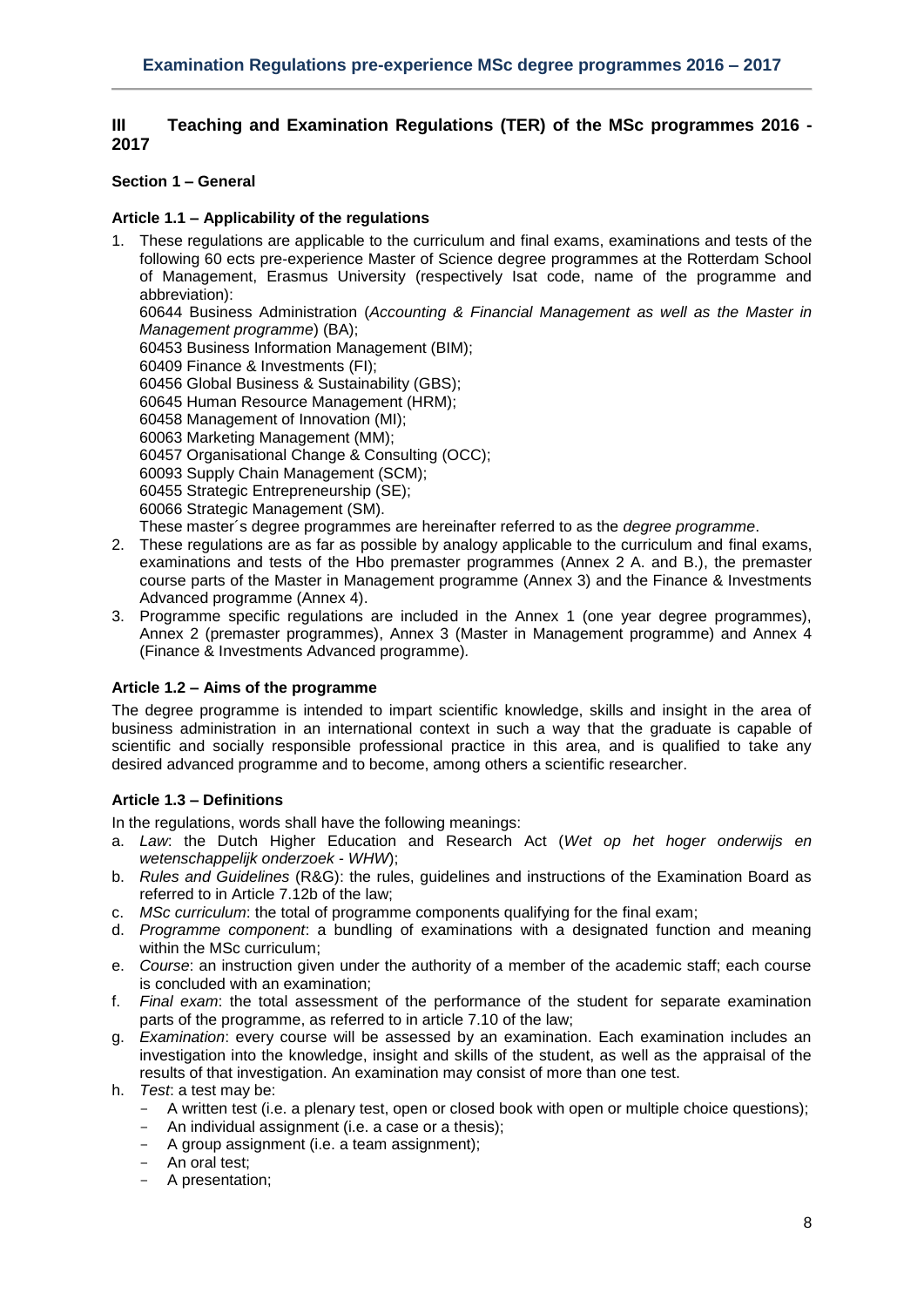- A practical exercise;
- A research or consultancy project;
- An excursion or study trip;
- An internship;
- Participation performance.
- i. *ECTS*: abbreviation of "European Credit Transfer System". One ects represents 28 hours of study;
- j. *Student*: a person who is enrolled in to the university and admitted to the degree programme pursuing the study and/or taking part in the examinations of the programme; for the further application of these regulations, this designation also applies to an enrolled 'extraneus';
- k. *Examination Board*: the board referred to in Article 7.12 of the law for supervising the examinations and organization and coordination of the examinations of the programme;
- l. *Academic year*: the academic year runs from 1 September to the following 31 August (inclusive);
- m. *Dean of the MSc Degree*: the person who is responsible for the degree programme;
- n. *Dean*: head of the Rotterdam School of Management, Erasmus University;
- o. *Academic Director*: the person who is responsible for a specific master programme;
- p. *School*: the Rotterdam School of Management, Erasmus University;
- q. *Academic personnel*:
	- the members of the academic staff of the School;
	- the trainee research assistants (PhD candidates) of the School;
	- the other academic personnel;
- r. *Academic staff*:
	- the full professors;
	- the associate professors of the School;
	- the assistant professors of the School;
- s. *Teaching team*: the members of the academic staff and the academic lecturers teaching courses within a master programme.

#### <span id="page-8-0"></span>**Article 1.4 – Degree**

- 1. The one who has successfully passed all the programme components of the MSc degree programme will obtain the degree of Master of Science in the respective discipline;
- <span id="page-8-1"></span>2. The obtained degree will be recorded on the master´s degree certificate.

## **Article 1.5 – Language of instruction**

- 1. The language of instruction teaching and examinations is English.
- 2. In cases, the Examination Board can grant exemption from paragraph 1.

## <span id="page-8-2"></span>**Article 1.6 – Compulsory educational activities**

- 1. Teaching in most of the programme components takes place on a small-scale basis to enable students to obtain knowledge, skills and attitudes in the best possible way. The basic requirement, therefore, is that the students take part in all activities.
- 2. If students are prevented from participating in certain educational activities due to special circumstances, they should report this to the instructor concerned in advance. In such cases, without prejudice to the rules that apply to giving and assessing examinations of particular courses, instructors may assign alternative activities.

#### <span id="page-8-3"></span>**Section 2 – Composition of the degree programme**

#### <span id="page-8-4"></span>**Article 2.1 – Full-time / part-time**

<span id="page-8-5"></span>Within the scope of the law, the degree programme is offered full-time.

#### **Article 2.2 – Study load and feasibility of the degree programme**

- 1. The degree programme has a study load of 60 ects.
- 2. Courses and projects, including examinations, are scheduled to be completed in one year.
- 3. To further feasibility of completing the degree programme according to the schedule, the work load is spread evenly over the programme's duration. Thus it is not allowed to do more courses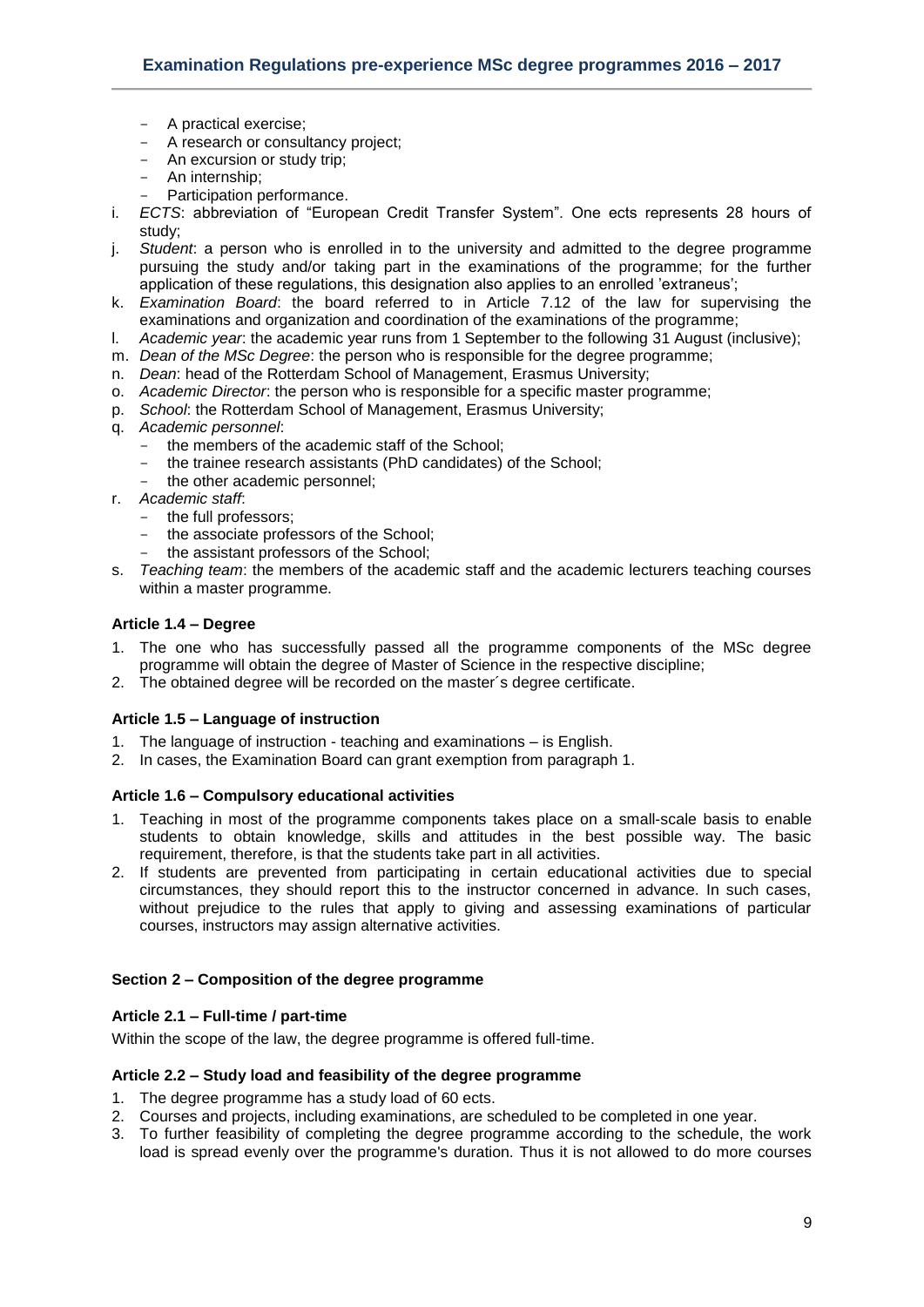within a block than scheduled. The Examination Board may exempt talented students from this rule.

## <span id="page-9-0"></span>**Article 2.3 – Composition of the degree programmes**

1. The composition of the MSc degree programmes – the MiM programme (annex 3) excluded – are built up from seven programme components as follows:

| <b>Programme Components:</b>                                          |           |  |  |  |  |  |
|-----------------------------------------------------------------------|-----------|--|--|--|--|--|
| Core Courses and Research Clinic (total 22 ects):                     |           |  |  |  |  |  |
| Core Courses Block 1 (CC1)                                            | $10 - 11$ |  |  |  |  |  |
| Core Courses Block 2 (CC2)<br>2.                                      | $10 - 11$ |  |  |  |  |  |
| <b>Research Clinic</b><br>3.                                          | $4 - 6$   |  |  |  |  |  |
| Electives:                                                            |           |  |  |  |  |  |
| Master Programme Elective (MPE)<br>4.                                 | 6         |  |  |  |  |  |
| Master Programme Elective (MPE)<br>5.                                 | 6         |  |  |  |  |  |
| Master Free elective (MFE)<br>6.                                      | 6         |  |  |  |  |  |
| Thesis Trajectory:<br>7.<br>thesis proposal<br>thesis<br>oral defence | 16        |  |  |  |  |  |

- 2. The detailing in the most recent version of the (digital) Study Guide of
	- the further descriptions of programme components into core courses and elective courses, including obligatory practicals, and the thesis project;
	- the designation of these programme components as crediting towards a specific master programme,

constitute an integral part of these Teaching and Examination Regulations, without prejudice to the other provisions set out in these regulations.

- 3. Students are to choose electives such that they build on and extend a student's acquired knowledge. More specifically,
	- a. the MPE´s are to be chosen from among
		- I) a designated pool of electives specific for the master programme,
		- II) or the student may choose, under approval by the Examination Board and the Academic Director to replace one MPE by the courses of an approved international exchange. Further details and rules are published in the Study Guide and/or on the programme´s website.
	- b. the MFE is to be chosen from among
		- I) all the elective programme components offered by RSM in an initial MSc programme (MScIM and MScBA MiM programme excluded), except in case a programme component has set specific requirements for participants,
		- II) or the student may choose, under approval by the Examination Board and the Academic Director, among components such as core courses of another accredited master programme of either the RSM or of any other School of the Erasmus University Rotterdam or any other research university;
		- III) or the student may choose, under approval by the Examination Board and the Academic Director the courses of an approved international exchange. Further details and rules are published in the Study Guide and/or on the programme´s website.
- 4. In addition to the electives mentioned in paragraph 3, each master degree programme can offer an extra elective to outstanding students: the honours class. The admission to the honours class is selective. The selection procedure is transparent and published in the Study Guide and/or on SIN-Online. Participation is voluntary. Students can participate one honours class at the most.
- 5. Without prejudice to the MSc curriculum as set forth in paragraph 1, a student may seek to expand the degree programme with additional programme components or courses. Extra programme components are subject to acknowledgement by the Examination Board, except for the RSM MPE´s and MFE´s as mentioned in paragraph 3 which are acknowledged by default.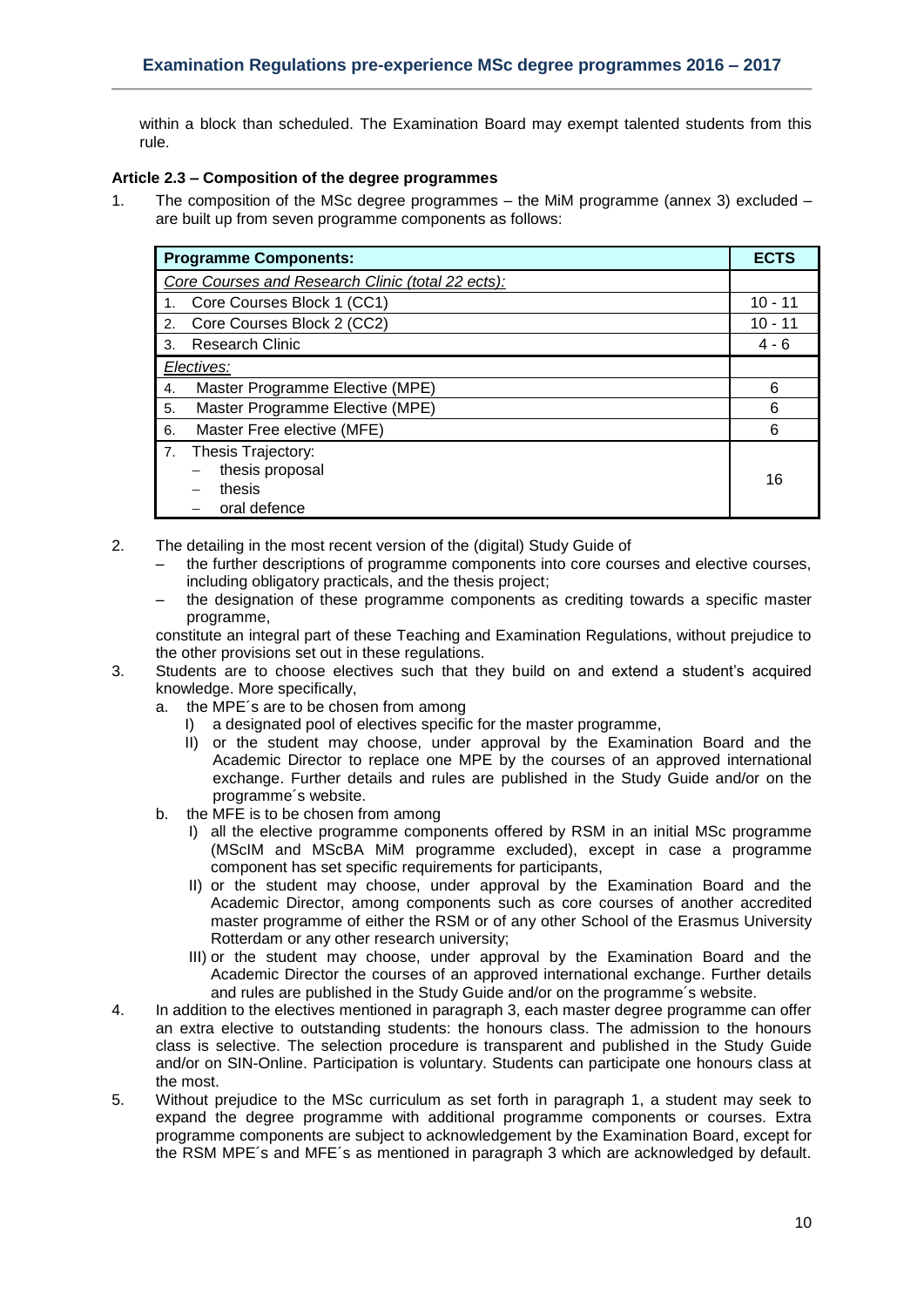In compliance with Article 2.2 paragraph 3, it is not allowed to do more courses within a block than scheduled.

Acknowledged additional programme components will be listed as an extra MFE on the grade transcript. Once acknowledged programme components cannot be revoked by the student.

## <span id="page-10-0"></span>**Article 2.4 – Exemption from obligatory practicals**

In exceptional cases, the Examination Board can grant exemption from the obligation to take part in practicals. In that case, the Examination Board can decide that the practicals should be carried out in another way, to be determined by the Examination Board.

#### <span id="page-10-1"></span>**Article 2.5 – Exemption from examinations**

<span id="page-10-2"></span>No exemption from courses, examinations or tests will be granted.

#### **Article 2.6 – Free master programme within the master degree programme at RSM**

- 1. Under approval by the Examination Board, students who are enrolled in the programme can combine their own master's degree programme composed of courses offered by the university, which will lead to the degree of Master of Science in one of the respective disciplines as defined in Article 1.1, paragraph 1.
- 2. The master's degree programme mentioned in paragraph 1 must consist of sufficient courses in the area of business administration according to the Examination Board, and in any case of the thesis trajectory of 16 ects.
- 3. The TER and R&G are applicable to the degree programme mentioned in paragraph 1 and approved by the Examination Board.

#### <span id="page-10-3"></span>**Section 3 – Admission**

#### <span id="page-10-4"></span>**Article 3.1 – General admission requirements**

With due observance of the rules by law concerning admission and enrolment and of deviating programme specific admission requirements laid down in Annex 1 of these Regulations, eligible for admission to the programme is:

- a. the one who has passed the final exam of the Bachelor of Science in Business Administration at the Rotterdam School of Management<sup>1</sup>;
- b. the one who has passed the final exam of the Bachelor of Science in International Business Administration at the Rotterdam School of Management<sup>2</sup>;
- c. the one who has passed all components of the Hbo-premaster programme (including the mandatory GMAT and the English Proficiency documents) mentioned in the Annex 2 of these regulations.
- d. the one who has acquired the admission statement given by the Dean of the RSM on behalf of the Executive Board of Erasmus University.

#### <span id="page-10-5"></span>**Article 3.2 – Admission requirements for external students**

The admission statement mentioned in article 3.1 sub d. can be obtained by students from outside the RSM who have obtained an accredited Bachelor of Science in Business Administration degree of any accredited and/or recognized Bachelor's (of Science) degree programme of any research university that is comparable in level and content with the bachelor's degree of the (International) Business Administration programme of the Rotterdam School of Management, or related disciplines.

- In addition students have to submit evidence of:
	- a. Proficiency in English, to be proven by
		- IELTS: minimum overall and sub scores 6.5;
		- TOEFL (iBT): minimum overall score 91 + minimum sub scores 22;
		- TOEFL ITP issued by the Erasmus Language & Training Centre: minimum overall score 575;

**.** 

 $1$  As of September 2017 additional requirements shall be valid for internal BA and IBA students such as a weighted average of 7.0 and English language requirements for BA students. For full details on requirements and procedures please check [Change](https://www.rsm.nl/fileadmin/Images_NEW/Current_Students/Master/Change_in_master_admission_criteria_from_September_2017_onwards.pdf)  [in admission criteria from September 2017](https://www.rsm.nl/fileadmin/Images_NEW/Current_Students/Master/Change_in_master_admission_criteria_from_September_2017_onwards.pdf)

 $2$  Idem.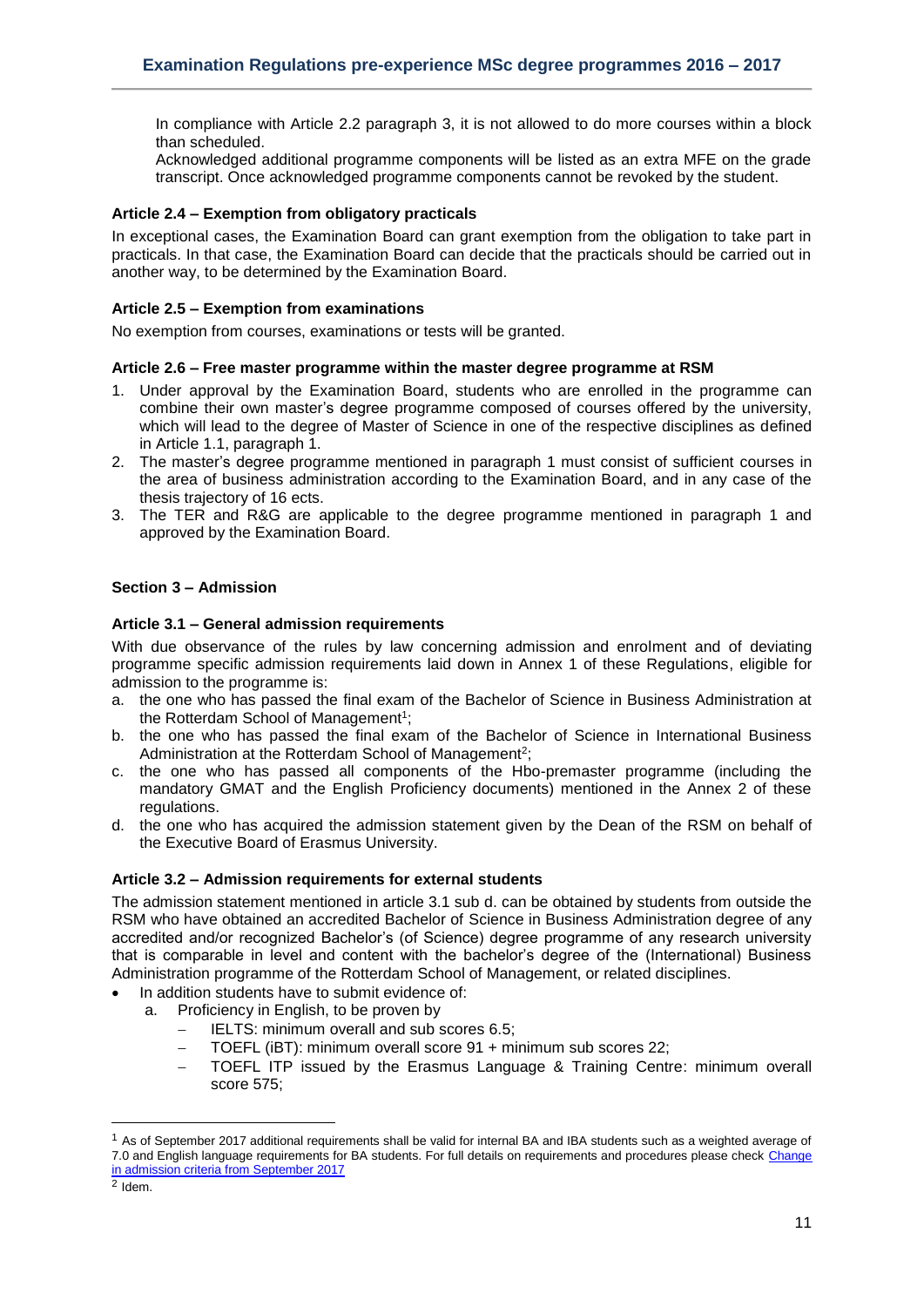- No other English language test results will be accepted;
- Exempted from an English test are students who are a native English speaker from the USA, UK, Canada, Ireland, Australia, New Zealand or South Africa or whose undergraduate programme was taught completely in the English language in one of the following countries: USA, Canada, Australia, New Zealand, South Africa or within the EU/EEA.
- b. A grade point average (GPA) equivalent to a 7 out of 10 in the Dutch education system, which is considered to be above average;
- c. A GMAT score of at least 600. Students with a bachelor´s degree from a Dutch university are exempted from a GMAT test in case they meet the stated GPA requirement. If they fail the GPA requirement they are eligible with a GMAT score of at least 600;
- d. A motivation letter and a curriculum vitae.
- e. The test results may not be more than 2 years old.
- There are programme specific admission requirements. These programme specific requirements are included in the Annex 1.

#### <span id="page-11-0"></span>**Section 4 – Taking examinations**

#### <span id="page-11-1"></span>**Article 4.1 – Frequency of examinations and tests; examination schedule; re-examinations; extra opportunities**

- 1. The opportunity to take a test is presented at least once per academic year.
- 2. The opportunity to take written tests when belonging to an examination as referred to in Article 1.3 is given twice per academic year. However, in case of no registrations during the regular registration period for the re-sit, this test shall be cancelled.
- 3. Only students who submitted the final thesis before the deadline of the first opportunity as announced by the programme in question, are eligible to submit a repair version for the deadline in August.
- 4. Students who have not passed the thesis proposal at the first opportunity, will be offered a retry for which the submission deadline is set at least at two weeks from the date of publication of the first opportunity results.
- 5. The student has a free choice in the number of repeats for taking a written test when part of an examination. The result for the test is established on the last test result obtained. If the material to be studied for a course has changed, the subsequent tests will reflect the new material.
- 6. In addition to the provisions set out in paragraphs 1 and 2, the opportunity to take a test for which the accompanying course is given for the last time ever, is given two times in the academic year subsequent to the last year of the course in case of a written test and only once in case of an assignment. The tests of the master electives are excluded from this rule. The tests will be scheduled during the examination period concerned. Deviating from paragraph 5 above, tests for these courses that have already been passed may not be taken again.
- 7. Without prejudice to applicable regulations regarding a period free of tests, and with due observance of the other provisions set out in these regulations, and of the Rules and Guidelines established by the Examination Board, the Dean of the MSc Degree establishes a schedule for written tests and examinations before the start of the academic year. In the event of urgent exceptional circumstances, the Dean of the MSc Degree can change the schedule during the academic year, provided that the change is announced in good time and no later than the start of the enrolment period, of the period of tests concerned, via appropriate channels such as SIN-Online.
- 8. In exceptional cases the Examination Board can, at the request of the student, decide that an extra opportunity to take a written test will be offered, in derogation from the schedule.
- 9. To courses that are instructed under the supervision and authority of accredited institutions other than RSM Erasmus University and for which results are converted to the MSc curriculum, the rules and regulations apply as set, upheld and applied by the Examination Board, or equivalent body, of that accredited institution.

#### <span id="page-11-2"></span>**Article 4.2 – Form of the examinations and tests**

1. The tests of the examinations are conducted in written and/or oral form and/or by means of practical exercise, unless the Examination Board has decided otherwise.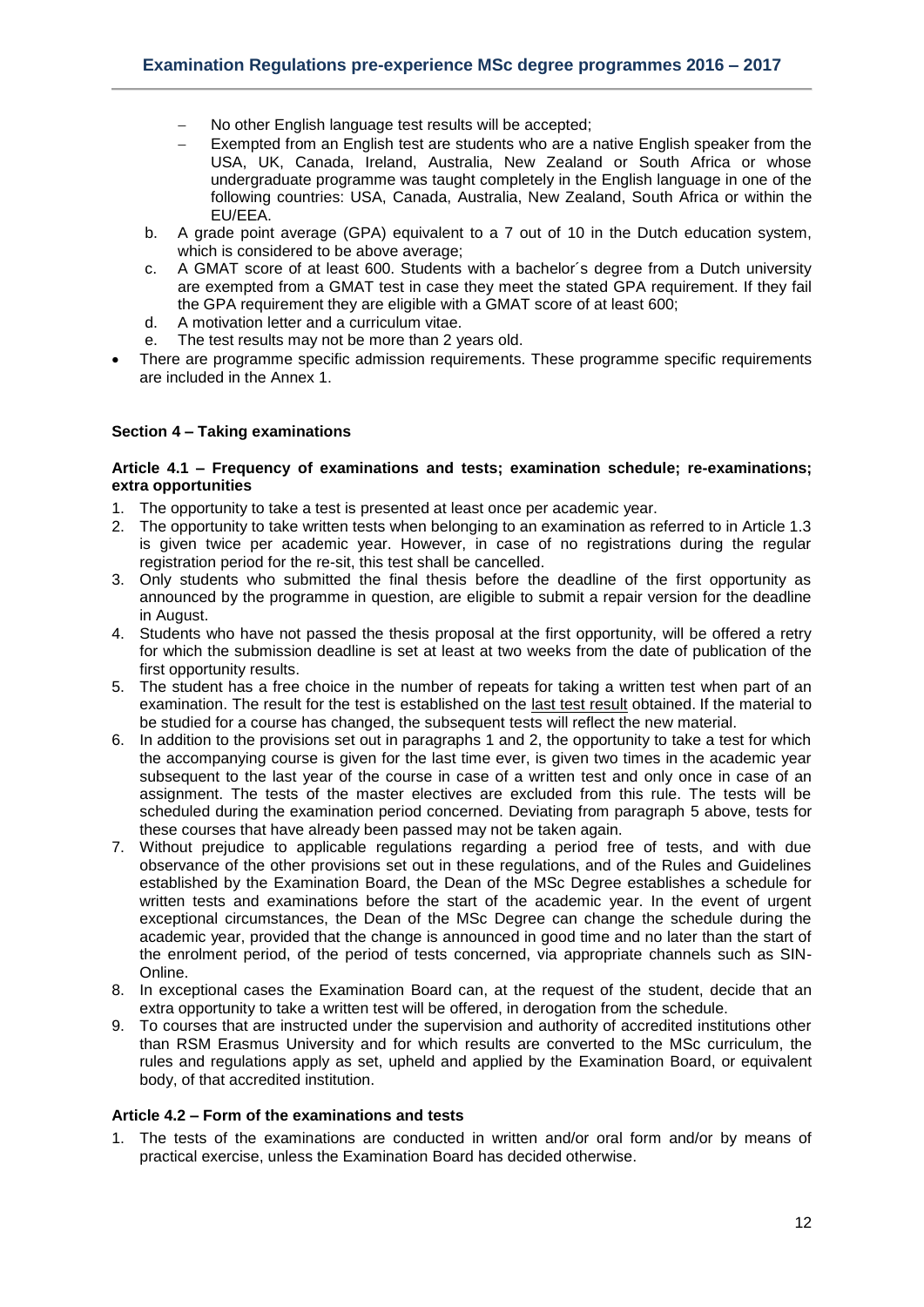- 2. If the Examination Board decides that the form as referred to in the foregoing paragraph shall be different, it will announce this to the students no later than two months before the test is to be held.
- 3. The elaborations on the form of the tests as referred to in paragraph 1, stated in the most recent version of the study guide for the study programme, constitute an integral part of these Teaching and Examination Regulations, without prejudice to the other provisions set out in these regulations.
- 4. In exceptional cases the Examination Board may, at the request of the student, decide to permit derogations from the provisions set out in paragraph 1.
- 5. Physically or sensory impaired students are offered the opportunity to take tests in a manner adapted as far as possible to their individual impairment. The Board will, if necessary, obtain expert advice before making a decision.

## <span id="page-12-0"></span>**Article 4.3 – Oral tests**

- 1. No more than one person will be given an oral test at a time, unless the Examination Board has decided otherwise.
- 2. An oral test is taken in public, unless in an exceptional case the Examination Board or the examiner concerned has decided otherwise, or the student has objected to this.

## <span id="page-12-1"></span>**Article 4.4 – Sequence of programme components**

- 1. A student may continue the thesis trajectory only after a designated research methods course of at least 4 and of most 6 ects of the degree programme has been passed.
- 2. If the thesis proposal has not been passed or has not been delivered in a timely manner, the student may not proceed the thesis trajectory and will have to restart the course the next academic year.
- 3. In exceptional individual cases, at the student´s request, the Examination Board may derogate from the foregoing paragraphs, after consulting the student adviser and the involved examiners.

## <span id="page-12-2"></span>**Section 5 – Result of examinations**

#### <span id="page-12-3"></span>**Article 5.1 – Determining, announcing and recording results of examinations and tests; deadlines**

- 1. After an oral test has been taken, the examiner determines the result immediately, and gives the student a written notification.
- 2. The examiner determines the updated result of an examination and/or test as a consequence of a new outcome for a written test as soon as possible, and no later than four weeks after the day on which the examination or test was conducted. In deviation from the foregoing, the thesis proposal and the thesis report must be assessed within two weeks after submission. In the event of *force majeure*, the Examination Board can permit derogation from these deadlines.
- 3. The Department for Exam Administration RSM checks compliance with the deadline mentioned in the previous paragraph, and in the event that it is likely to be exceeded, reports this in good time to the chairman of the Examination Board.
- 4. With regard to a test that is to be taken in a manner other than orally or in writing, the Examination Board decides in advance in what way and within what period the student will be given a written notification of the examination and/or test result involved.
- 5. The examiner immediately reports updated examination and/or test result to the Department for Exam Administration RSM, which then informs the student of this in writing.
- 6. The Department for Exam Administration RSM is responsible for recording the results of examinations and tests. This Office also records what certificates have been presented to a student. No information about recorded data, with the exception of data about the certificates awarded, is given to anyone other than the student, the Examination Board, the directors of the study programme, the Executive Board of the Erasmus University, the student advisor, the student counsellor and the Examination Appeals Board (*CBE*). The Examination Board may decide on derogation from the provisions set out in the last sentence under the consent of the student involved.
- 7. The involvement of the Department for Exam Administration RSM as referred to in the previous paragraphs is without prejudice to the provisions in this matter as determined by the Executive Board of the Erasmus University.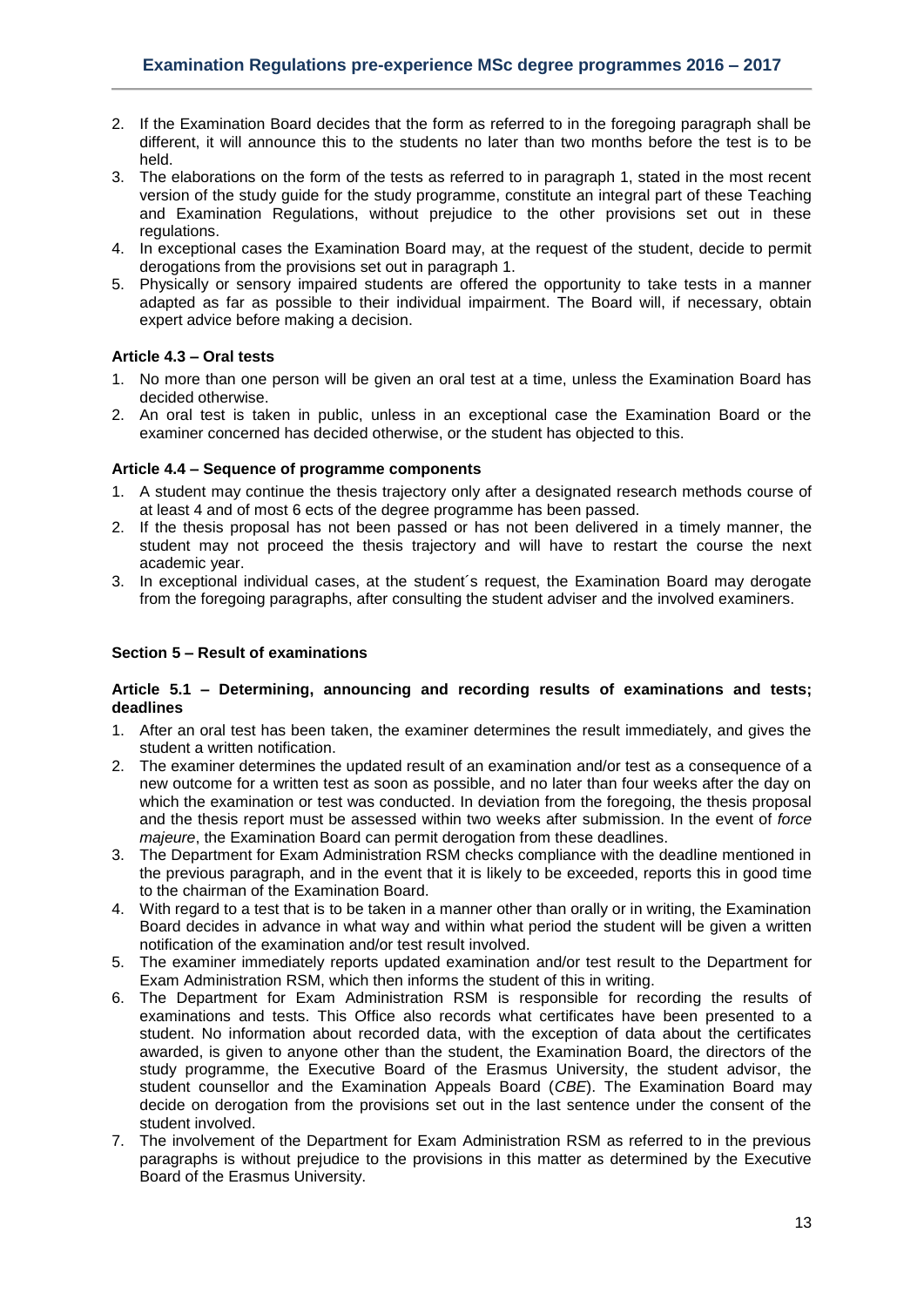8. The written certificate concerning the result of an examination or test contains information about the way in which the student can lodge an appeal with the Examination Appeals Board (*CBE*).

## <span id="page-13-0"></span>**Article 5.2 – Period of validity**

- 1. Unless otherwise mentioned, the term of validity for courses passed is three years. This rule also applies to approved courses from other degree programmes. The Examination Board may extend the term of validity if, in its judgment, the knowledge, insights and skills relating to the course corresponding to the examination or test in question are not obsolete.
- 2. With respect to an examination or test taken and passed more than three years ago, the Examination Board can impose an additional or alternative examination or test, before the student can pass the final exam.
- 3. The term of validity of tests on which examinations are based is limited to the academic year in which the test has been taken, unless the examiner determines otherwise in the course manual.

#### <span id="page-13-1"></span>**Article 5.3 – Feedback and perusal**

- 1. As soon as possible but no later than four weeks after the written test, the examiner will give generic feedback. The examiner will provide information about the content of the written test and the correct answers/answer models in an explanatory session or via another approved medium. This offers students the opportunity to review the questions and assignments of the test concerned, along with the answer models and criteria for assessment. The examiner sets the date, time and procedure of the feedback. The feedback must be realistically managed and the use of appropriate media (such as BlackBoard) is allowed.
- 2. As soon as possible or at the same feedback session but no later than four weeks after the feedback, students will have the opportunity to peruse their own assessed test. The examiner may determine that the perusal is only for students who registered for it and/or who have attended the feedback meeting. The examiner sets the date, time, location and procedure of the perusal.
- 3. In the event that a student can demonstrate that he/she was prevented from being present at the assigned location and time for the feedback or the perusal due to force majeure, at the request of the student an alternative opportunity will be offered, if possible within the term mentioned in paragraph 2.

## <span id="page-13-2"></span>**Article 5.4 - Archiving period of written tests**

- 1. The assignments, answers and the assessment of the written tests will be archived (in paper or electronic form) for two years after the assessment.
- 2. The Thesis and the assessment thereof will be archived (in paper or electronic form) for seven years after the assessment.

## <span id="page-13-3"></span>**Section 6 – Result of the final exam**

#### <span id="page-13-4"></span>**Article 6.1 – The result of the final exam**

- 1. The result of the final exam is determined by the Examination Board based on the examinations of courses in the programme components that build the MSc curriculum and the approved extra programme components as mentioned in article 2.3 and in compliance with the regulations stated in article 5.2 of the Rules and Guidelines.
- 2. In derogation from the provisions set out in paragraph 1, the Examination Board may, before determining the result of the final exam, conduct an investigation into the knowledge of the student with regard to one or more examinations or tests of the programme, if and insofar as the results of the examinations or tests concerned give it cause to do so.

#### <span id="page-13-5"></span>**Section 7 – Final and Implementation Provisions**

#### <span id="page-13-6"></span>**Article 7.1 – Amendments changes**

- 1. Amendments to these regulations will be adopted by the Dean RSM through a separate decree.
- 2. No amendments will be made that are applicable to the current academic year, unless the interests of the students are, in reason, not thereby prejudiced.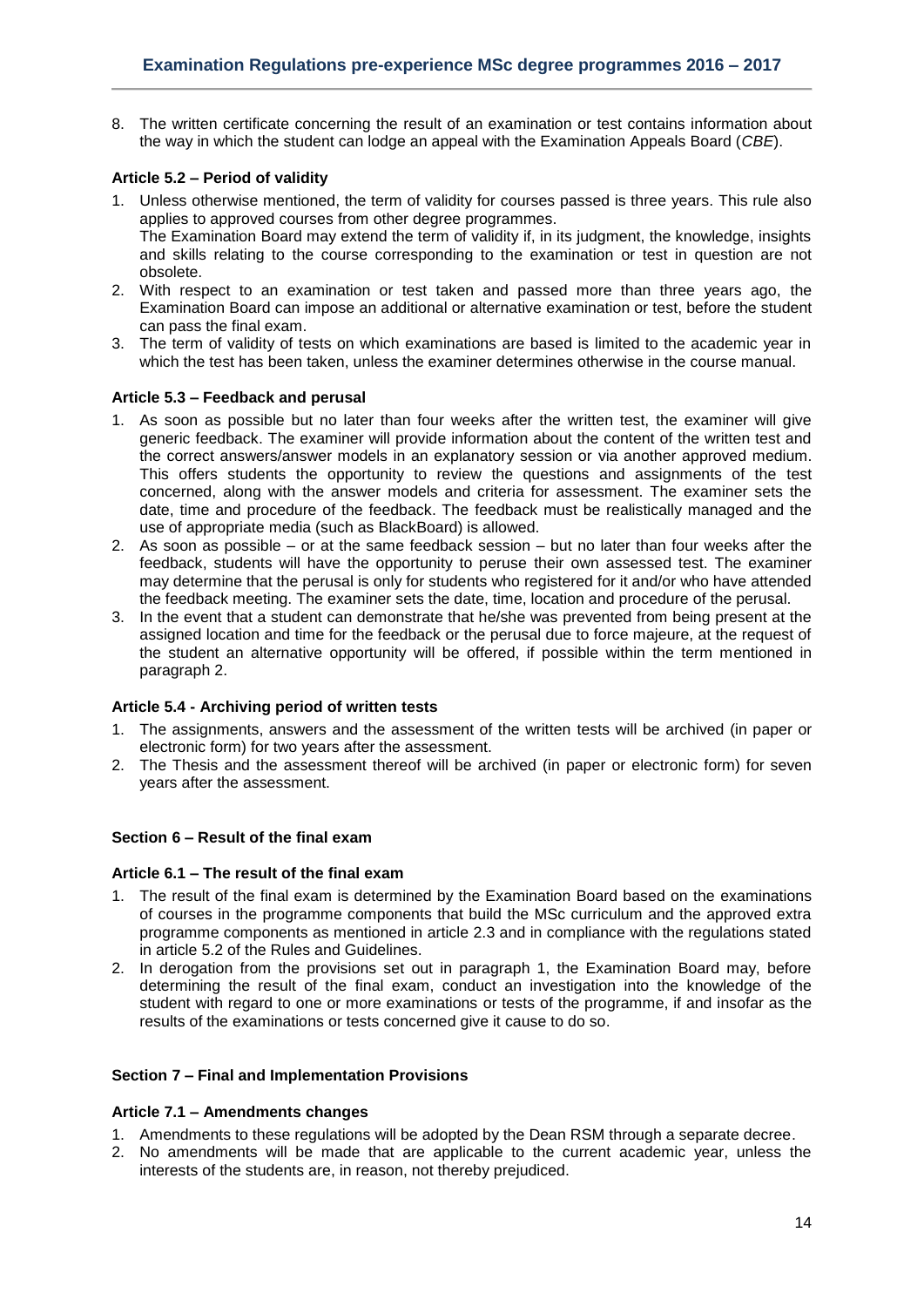3. Moreover, amendments must not influence, to the detriment of the students any other decision, which has been taken with respect to a student by the Examination Board by virtue of these regulations.

## <span id="page-14-0"></span>**Article 7.2 – Hardship clause**

In very exceptional individual circumstances, in which application of one or more of the provisions set out in these regulations leads to evidently unreasonable and/or unfair situations with regard to a student, a student can submit a request in writing, and with reasons, for derogation from the said provision(s) to the Examination Board. The Examination Board may, after consulting the relevant examiner(s) and the student adviser or student counsellor, derogate from the said provision(s) in favour of the student. A decision to reject the student's request will not be made by the Examination Board until the applicant has been given the opportunity to present his or her case, if this is requested.

#### <span id="page-14-1"></span>**Article 7.3 – Announcement**

The Dean RSM is responsible for an appropriate announcement of these regulations, of the Rules and Guidelines established by the Examination Board, and of amendments to these documents.

#### <span id="page-14-2"></span>**Article 7.4 – Legal effect**

These regulations have legal effect from 1 September 2016.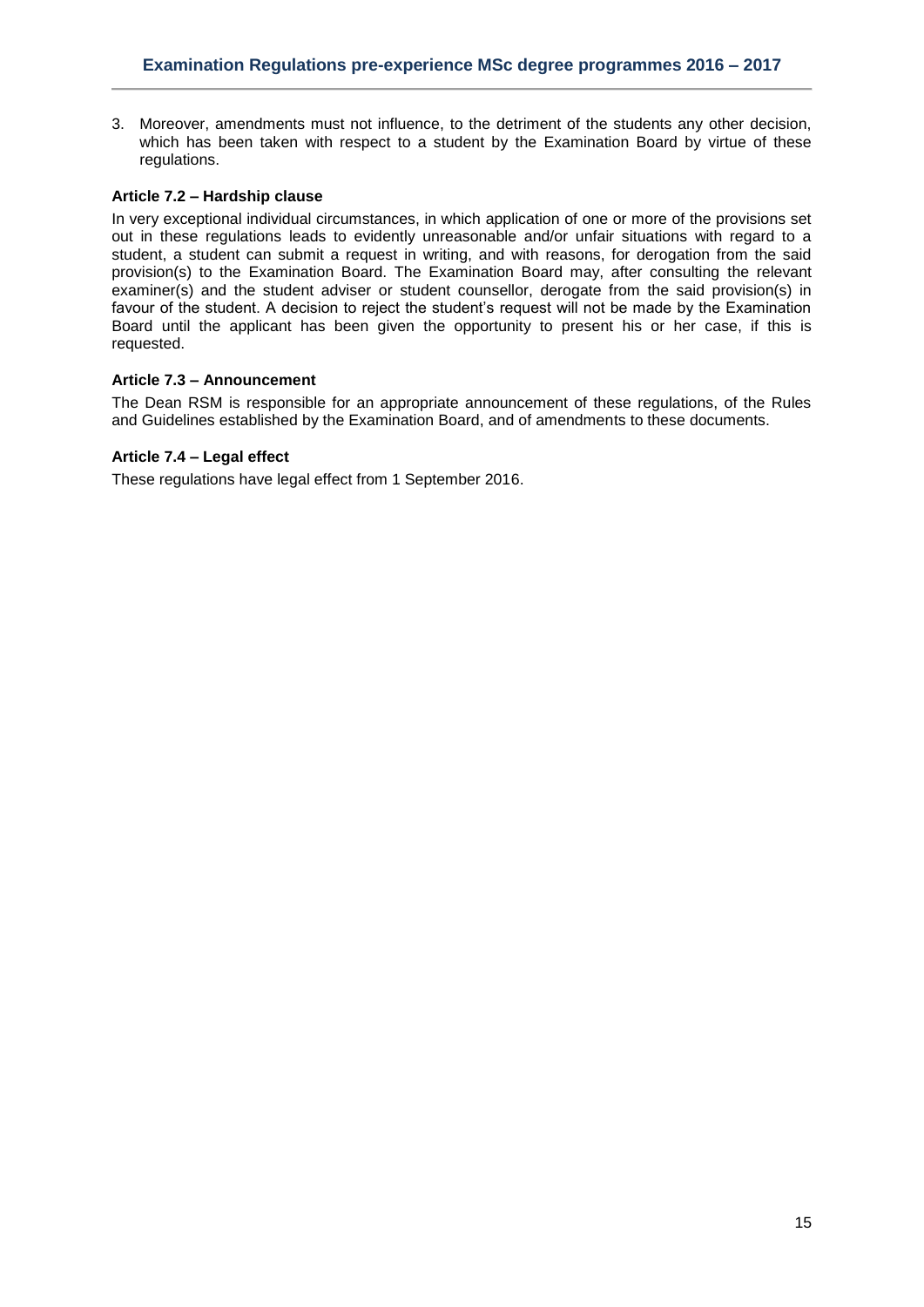## <span id="page-15-0"></span>**Annex 1. Programme specific regulations**

## <span id="page-15-1"></span>**Admission Criteria 2016-2017**

The MSc degree programmes as referred to in Article 1.1, paragraph 1 of the TER have specific admission criteria next to those mentioned in Section 3 of the TER. These additional admission criteria of the respective programmes are:

#### Business Administration, Accounting & Financial Management

The admission statement mentioned in article 3.1 sub c. can be obtained by students from outside the RSM who have obtained a bachelor's or undergraduate degree from a research university. A minimum total of 60 ECTS in qualitative and quantitative research methods, statistics and advanced courses in business administration and accounting & finance methods and tools must have been part of the bachelor curriculum.

#### Business Information Management

The admission statement mentioned in article 3.1 sub c. can be obtained by students from outside the RSM who have obtained a bachelor's or undergraduate degree from a research university. A minimum total of 60 ECTS in qualitative and quantitative research methods, statistics and advanced courses in business administration and information management must have been part of the bachelor curriculum.

#### Strategic Entrepreneurship

The admission statement mentioned in article 3.1 sub c. can be obtained by students from outside the RSM who have obtained a bachelor's or undergraduate degree from a research university. A minimum total of 60 ECTS in qualitative and quantitative research methods, statistics and advanced courses such as management, organizational theory, marketing, sales, business development, finance, accounting, strategy, logistics, operations or entrepreneurship must have been part of the bachelor curriculum.

#### Finance & Investments

The admission statement mentioned in article 3.1 sub c. can be obtained by students from outside the RSM who have obtained a bachelor's degree from a research university. A minimum total of 60 ECTS in qualitative and quantitative research methods, statistics and advanced courses in business administration and financial methods & tools must have been part of the bachelor curriculum. There is a maximum on the number of external students that can be admitted to this programme.

Specific admission requirement for RSM bachelor students next to a completed BScBA or BScIBA is a GPA of 7,0 or greater for the results which are registered in Osiris by 1 May 2016 based on a minimum of 140 ects. The results from the trimester 9 and any resit after 1 May 2016 will not be included in the GPA calculation. If this GPA criterion has not been met, a student may submit a GMAT score of 600 or greater before 15 July 2016. The RSM premaster students need to submit a GMAT score of 600 or greater, also before 15 July 2016.

#### Global Business & Sustainability

The admission statement mentioned in article 3.1 sub c. can be obtained by students from outside the RSM who have obtained a research university bachelor's degree containing a minimum total of 60 ECTS in qualitative and quantitative research methods, research projects, statistics and advanced courses in some of the following fields: organization studies, social sustainability (such as social justice, ethics, human rights, international relations), ecological sustainability (such as environmental science, energy, ecology), or business administration.

#### Human Resource Management

The admission statement mentioned in article 3.1 sub c. can be obtained by students from outside the RSM who have obtained a bachelor's or undergraduate degree from a research university. A minimum total of 60 ECTS in qualitative and quantitative research methods, statistics and advanced courses in organizational theory & behavior and or industrial and organizational psychology must have been part of the bachelor curriculum.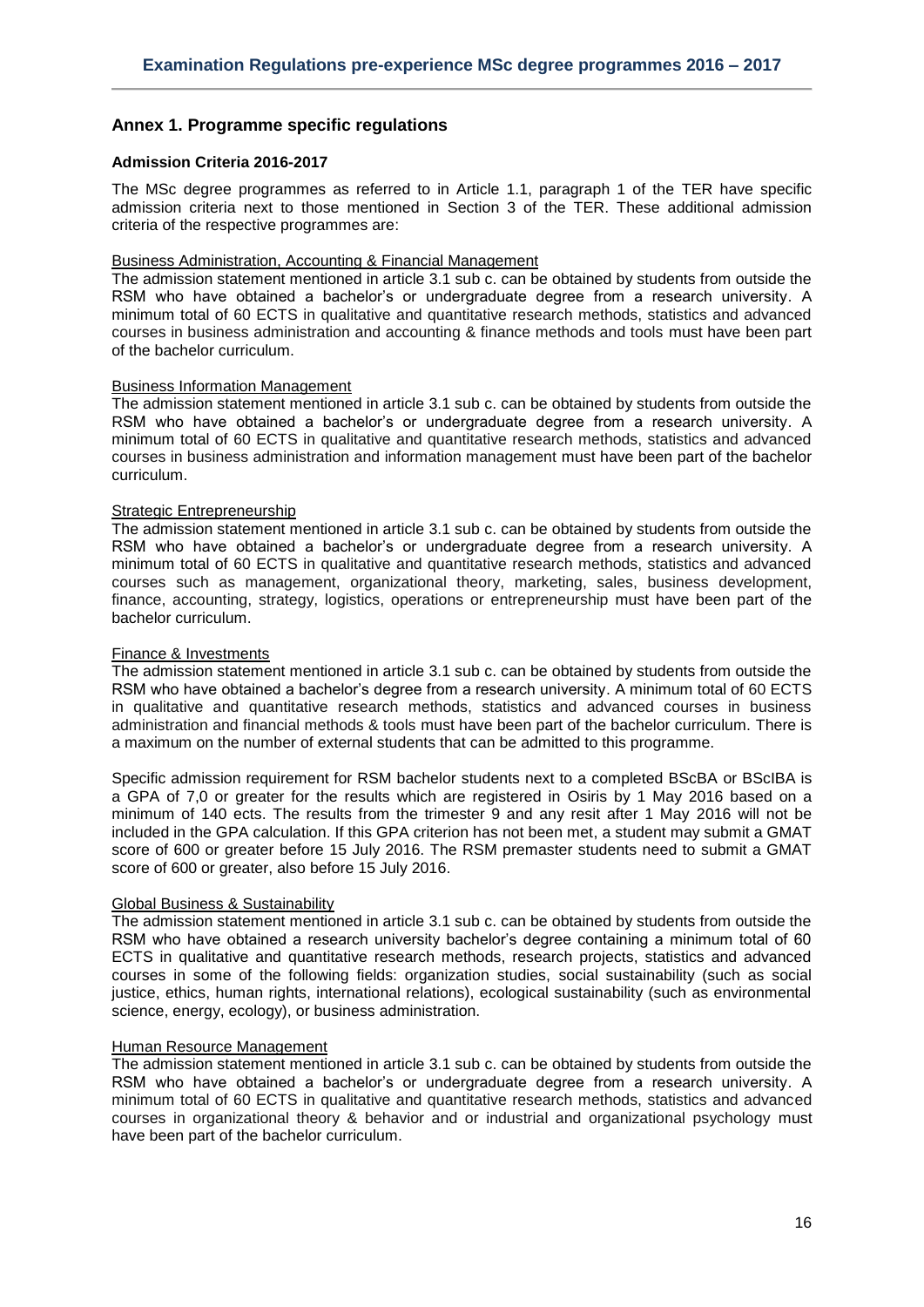#### Management of Innovation

The admission statement mentioned in article 3.1 sub c. can be obtained by students from outside the RSM who have obtained a bachelor's or undergraduate degree from a research university. A minimum total of 60 ECTS in qualitative and quantitative research methods, research projects, probability or statistics and advanced courses in some of the following fields: innovation management, marketing, operations management, supply chain management, decisions sciences, accounting, business intelligence or organization studies must have been part of the bachelor curriculum.

#### Marketing Management

The admission statement mentioned in article 3.1 sub c. can be obtained by students from outside the RSM who have obtained a bachelor's or undergraduate degree from a research university. A minimum total of 60 ECTS in qualitative and quantitative research methods, statistics and advanced courses in business administration and marketing must have been part of the bachelor curriculum.

## Organisational Change & Consulting

The admission statement mentioned in article 3.1 sub c. can be obtained by students from outside the RSM who have obtained a bachelor's or undergraduate degree from a research university. A minimum total of 60 ECTS in qualitative and quantitative research methods, statistics and advanced courses in organization theories, organizational behaviour, methods and tools must have been part of the bachelor curriculum.

#### Supply Chain Management

The admission statement mentioned in article 3.1 sub c. can be obtained by students from outside the RSM who have obtained a bachelor's or undergraduate degree from a research university. A minimum total of 60 ECTS in qualitative and quantitative research methods, statistics and advanced courses in business administration, operations management and accounting must have been part of the bachelor curriculum.

## **Strategic Management**

The admission statement mentioned in article 3.1 sub c. can be obtained by students from outside the RSM who have obtained a bachelor's or undergraduate degree from a research university. A minimum total of 60 ECTS in qualitative and quantitative research methods, statistics and advanced courses in business strategy, organizational theory & behaviour and finance & accounting must have been part of the bachelor curriculum.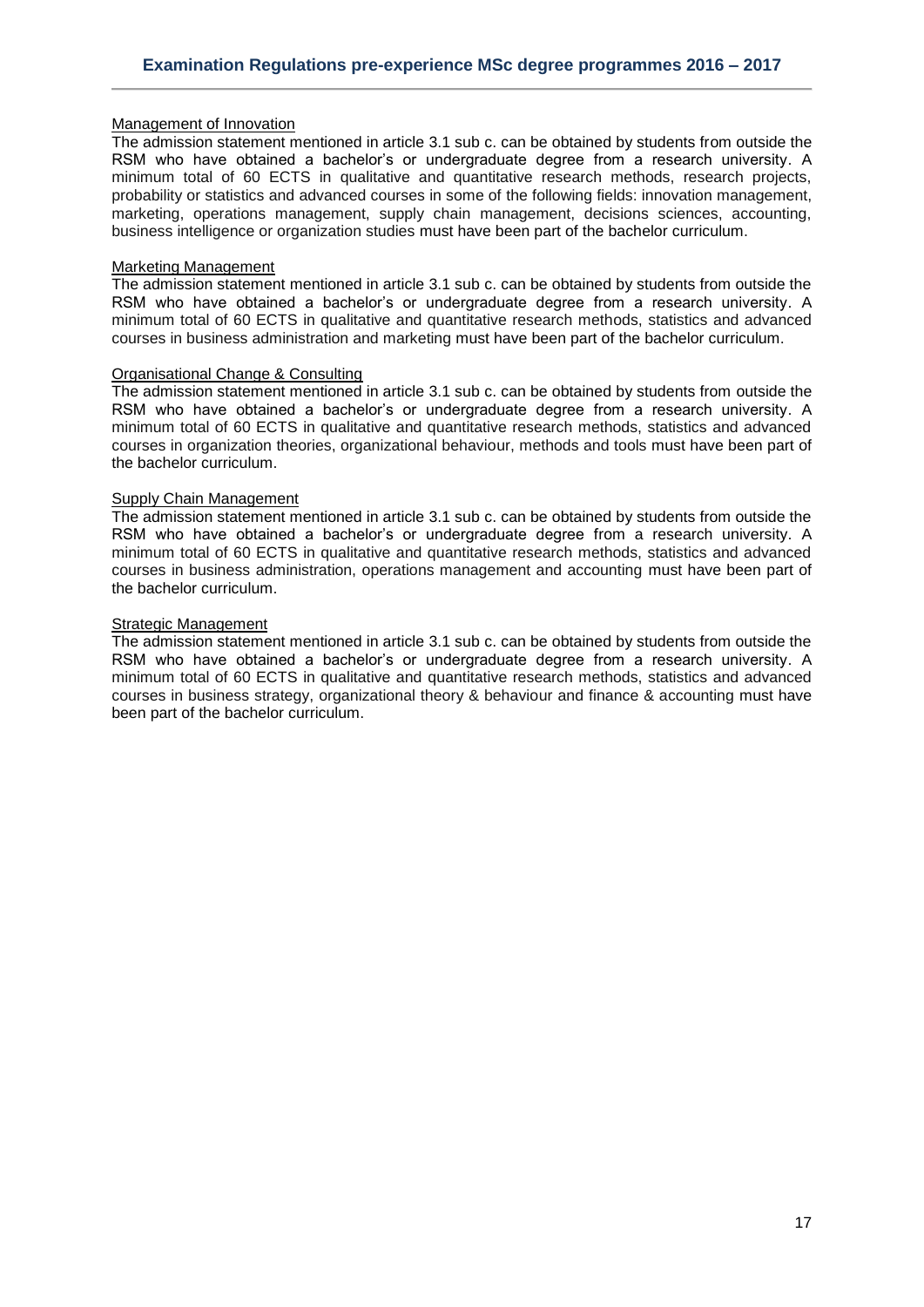## <span id="page-17-0"></span>**Annex 2. MSc Finance & Investments Advanced 2016-2017**

## **I. Preamble**

Rotterdam School of Management, Erasmus University (RSM) offers a 16-month MSc Finance & Investments Advanced programme.

The Advanced track of the MSc in Finance & Investments is a 90 ECTS programme. It consists of 60 ECTS towards the degree and 30 ECTS as an additional programme. This additional programme consists of extra, more advanced content in comparison to the 60 ECTS sister programme, as well as career training & coaching, an internship, a study trip, a consultancy project and more intensive corporate contacts.

The 30 additional ECTS are scheduled throughout the programme and no exemptions can be given.

Successful completion of the MSc Finance & Investments Advanced programme results in a master´s degree MSc in Finance & Investments and a certificate for the additional 30 ECTS.

#### **II. Study load MSc Finance & Investments Advanced programme**

The MSc Finance & Investments Advanced programme is a 16-month programme of 90 ECTS of which 60 ECTS count towards the degree and 30 ECTS are additional components.

#### **III. Selection and admission to the MSc Finance & Investments Advanced programme 2016- 2017**

The admission is selective: it is a two stage procedure consisting of formal requirements for eligibility, listed below, and an interview.

Eligible for selection to the MSc Finance & Investments Advanced programme are students who fulfil the following requirements:

- a. a degree (bachelor or master) from a research university with a minimum total of 60 ECTS in qualitative and quantitative research methods, statistics and advanced courses in business administration and financial methods & tools;
- b. Proficiency in English, to be proven by
	- IELTS: minimum overall and sub scores 6.5;
		- TOEFL (iBT): minimum overall score 91 + minimum sub scores 22.

Other English language tests may be considered on a case by case basis, provided they contain the equivalent information about the candidate's English ability, specifically the level of ability in each of the four languages skills (speaking, listening, writing, reading).Exempted from an English test are those who are a native English speaker from the USA, UK, Canada, Ireland, Australia, New Zealand or South Africa or whose undergraduate programme was taught completely in the English language in one of the following countries: USA, Canada, Australia, New Zealand, South Africa or within the EU/EEA;

- c. A grade point average (GPA) equivalent to a 7 out of 10 in the Dutch education system or comparable, which is considered to be above average;
- d. A GMAT score of at least 600. Students with a bachelor degree from a Dutch university are exempted from a GMAT test in case they meet the stated GPA requirement. If they fail the GPA requirement they are eligible with a GMAT score of at least 600;
- e. A motivation letter and a curriculum vitae.

The test results may not be more than 2 years old.

## **IV. Composition of the MSc Finance & Investments Advanced programme**

The MSc Finance & Investments Advanced programme is a 16-month programme of 90 ECTS. It consists of 60 ECTS towards the degree and 30 ECTS as additional components. The programme components are: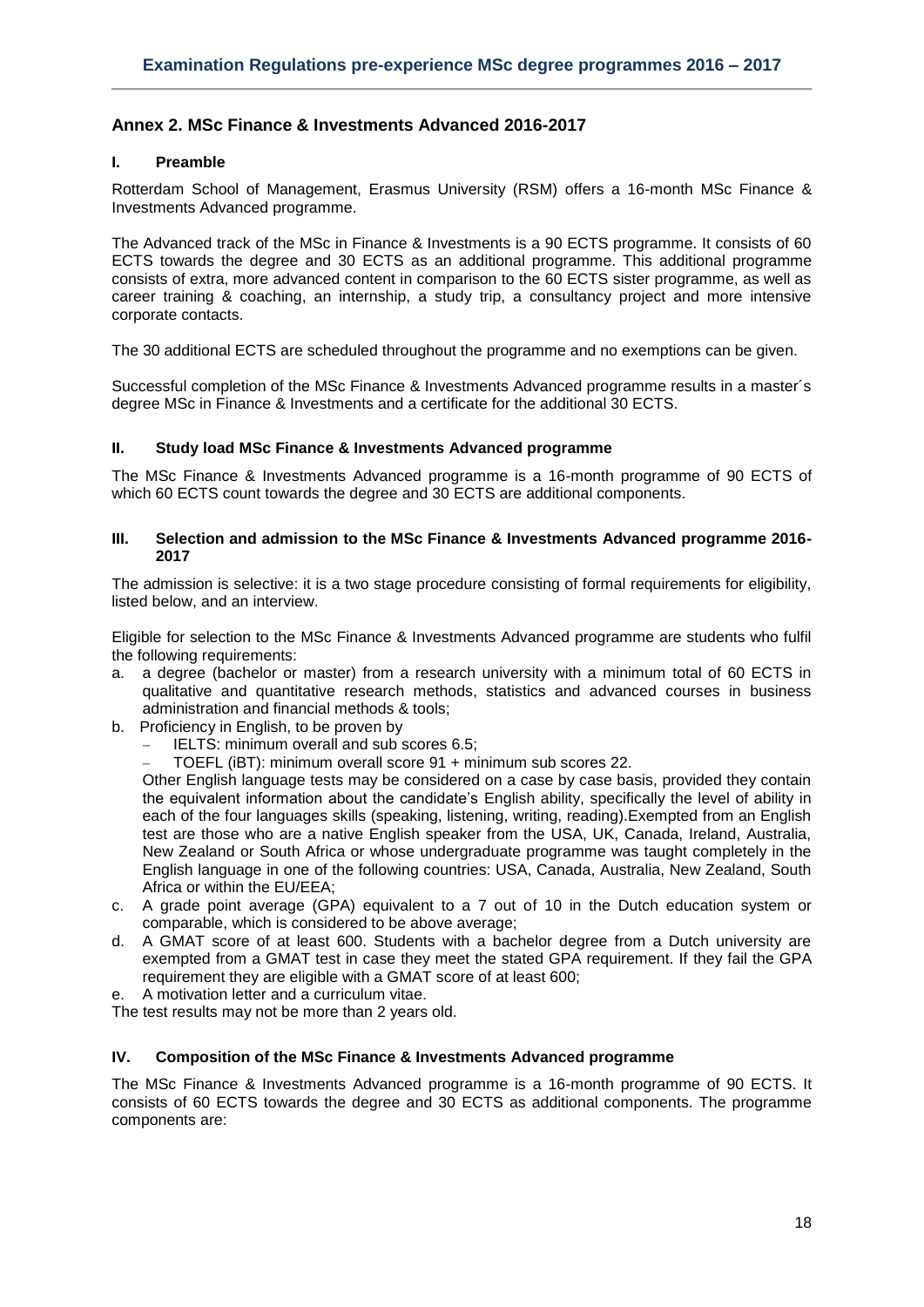## **Examination Regulations pre-experience MSc degree programmes 2016 – 2017**

|                                                                                              | <b>ECTS</b>    |                    |                |  |  |  |  |
|----------------------------------------------------------------------------------------------|----------------|--------------------|----------------|--|--|--|--|
| <b>Course Name</b>                                                                           | <b>Degree</b>  | <b>Certificate</b> | <b>Total</b>   |  |  |  |  |
| <b>Semester 1</b>                                                                            |                |                    |                |  |  |  |  |
| <b>Financial Markets &amp; Institutions</b>                                                  | $\overline{4}$ | Ĭ.                 | $\overline{4}$ |  |  |  |  |
| Corporate Finance                                                                            | $\overline{4}$ | ä,                 | $\overline{4}$ |  |  |  |  |
| <b>Financial Analysis</b>                                                                    | $\overline{4}$ |                    | 4              |  |  |  |  |
| Investments                                                                                  | 4              |                    | $\overline{4}$ |  |  |  |  |
| Risk Management                                                                              | $\overline{4}$ | ٠                  | 4              |  |  |  |  |
| Valuation                                                                                    | 4              |                    | 4              |  |  |  |  |
| Career Training I                                                                            | $\blacksquare$ | 1                  | 1              |  |  |  |  |
| <b>Management Skills</b>                                                                     | ÷,             | $\overline{2}$     | $\overline{2}$ |  |  |  |  |
| <b>Ethics and Stewardship</b>                                                                | $\blacksquare$ | 3                  | 3              |  |  |  |  |
| <b>Semester 2</b>                                                                            |                |                    |                |  |  |  |  |
| <b>Research Skills</b>                                                                       | $\overline{2}$ | ÷                  | $\overline{2}$ |  |  |  |  |
| <b>Master Thesis</b>                                                                         | 16             | ÷                  | 16             |  |  |  |  |
| Study trip                                                                                   | $\blacksquare$ | $\overline{2}$     | $\overline{2}$ |  |  |  |  |
| <b>Career Training II</b>                                                                    |                | 1                  | 1              |  |  |  |  |
| Living Management                                                                            | ÷              | 10                 | 10             |  |  |  |  |
| Sustainability                                                                               | Ĭ.             | 3                  | 3              |  |  |  |  |
| Internship                                                                                   |                | 8                  | 8              |  |  |  |  |
| <b>Electives</b>                                                                             |                |                    |                |  |  |  |  |
| Professional Asset Management                                                                | $6*$           | ÷                  | $6*$           |  |  |  |  |
| <b>Derivatives and Structured Products</b>                                                   | $6*$           |                    | $6*$           |  |  |  |  |
| Quantitative Investment Analysis                                                             | $6*$           | ÷                  | $6*$           |  |  |  |  |
| <b>Commercial and Investment Banking</b>                                                     | $6*$           | L,                 | $6*$           |  |  |  |  |
| Treasury Management and International Finance                                                | $6*$           | ÷,                 | $6*$           |  |  |  |  |
| <b>Entrepreneurial Finance</b>                                                               | $6*$           |                    | $6*$           |  |  |  |  |
| <b>Total</b><br>$\Omega$ to the state of the three states $\Lambda$ is the state of $\Omega$ | 60             | 30                 | 90             |  |  |  |  |

*\* Student must complete three electives (in total 18 ECTS)*

No exemptions from examinations will be granted.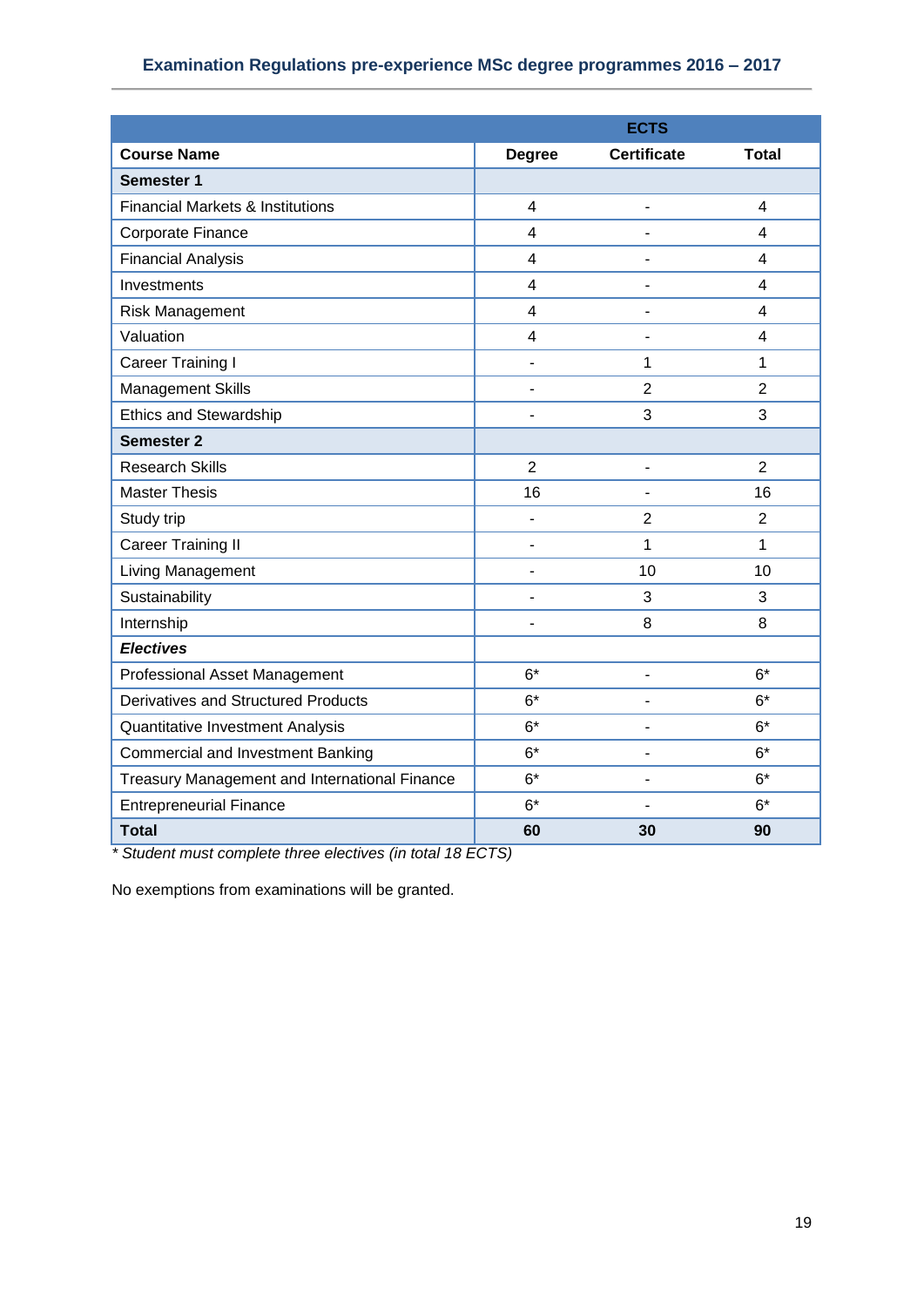## <span id="page-19-0"></span>**Annex 3. Master in Management programme 2016 - 2017**

## **I. Preamble**

Rotterdam School of Management, Erasmus University (RSM) offers a 16-month MScBA Master in Management (MiM) programme for students with a research university bachelor's degree of any (nonbusiness) discipline.

The Master in Management track of the MSc in Business Administration is a 90-ECTS programme. It consists of 60 ECTS towards the degree and 30 ECTS as foundation. This foundation exists to prepare non-business bachelors for master-level business courses. The 30 ECTS are woven into the curriculum and generally consist of the first part of a course. No exemptions from this foundation can be given.

Successful completion of the MScBA Master in Management programme results in a master´s degree Master of Science in Business Administration.

#### **II. Studyload MScBA Master in Management programme**

The MScBA Master in Management programme is a 16-month programme of 90 ECTS of which 60 ects count towards the degree and 30 ects as foundation

#### **III. Selection and admission to the MScBA Master in Management programme 2014-2015**

Eligible for admission to the MScBA Master in Management programme are students who fulfil the following requirements:

- a. a degree (bachelor or master) in any discipline from a research university;
- b. Proficiency in English, to be proven by
	- IELTS: minimum overall and sub scores 6.5
	- TOEFL (iBT): minimum overall score 91 + minimum sub scores 22
	- TOEFL ITP issued by the Erasmus Language & Training Centre: minimum overall score 575 No other English language test results will be accepted.

Exempted from an English test are who are a native English speaker from the USA, UK, Canada, Ireland, Australia, New Zealand or South Africa or whose undergraduate programme was taught completely in the English language in one of the following countries: USA, Canada, Australia, New Zealand, South Africa or within the EU/EEA.

- c. A grade point average (GPA) equivalent to a 7 out of 10 in the Dutch education system, which is considered to be above average;
- d. A GMAT score of at least 600;
- e. A motivation letter and a curriculum vitae.

The test results may not be more than 2 years old.

#### **IV. Composition of the MScBA Master in Management programme**

The MScBA Master in Management programme is a 16-month programme of 90 ECTS. It consists of 60 ECTS towards the degree and 30 ECTS as foundation. The programme components are: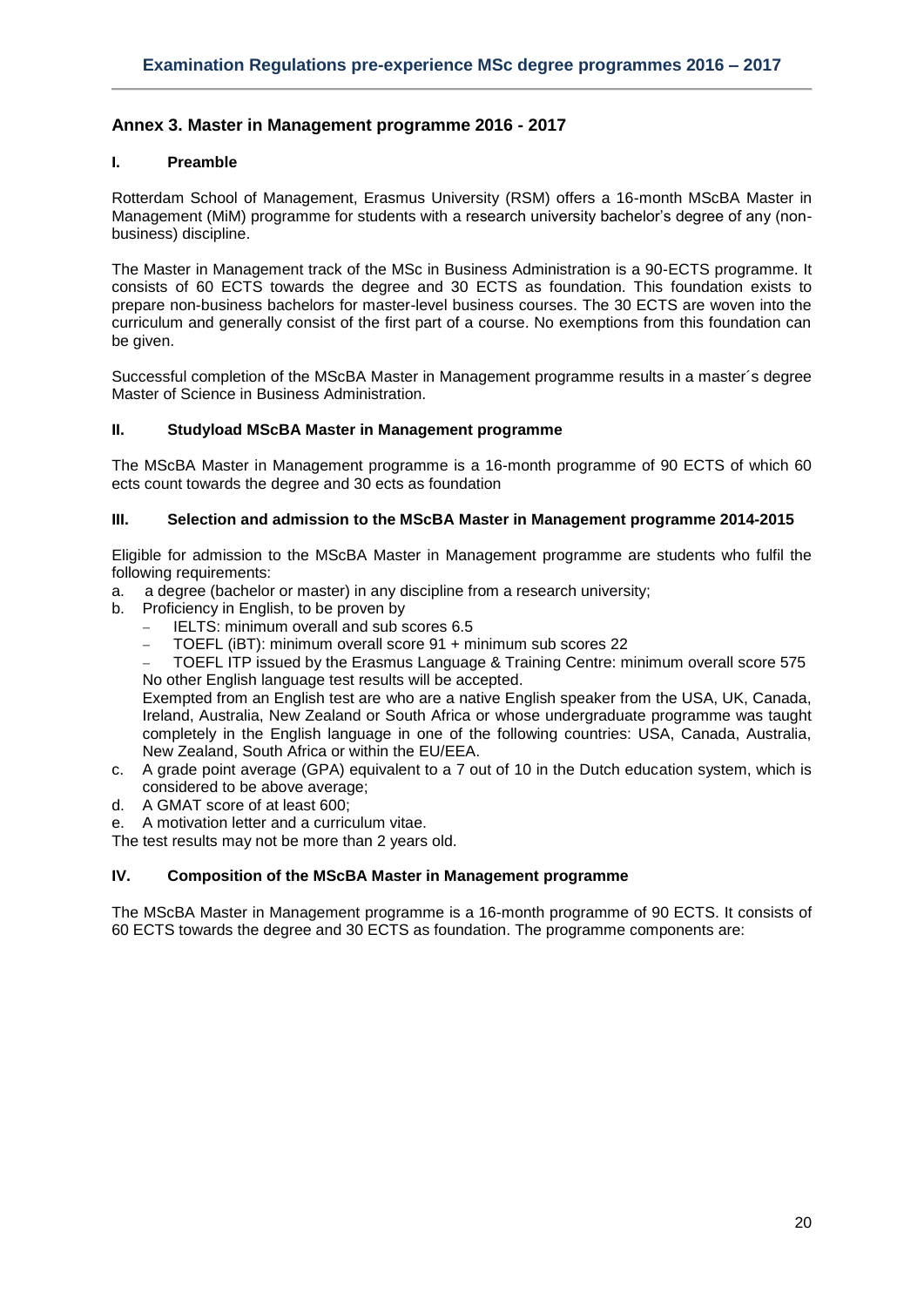| <b>ECTS</b>                                         |                   |                |                |  |  |  |  |
|-----------------------------------------------------|-------------------|----------------|----------------|--|--|--|--|
| <b>Course Name</b>                                  | <b>Foundation</b> | <b>Master</b>  | <b>Total</b>   |  |  |  |  |
| <b>Semester 1</b>                                   |                   |                |                |  |  |  |  |
| <b>Entrepreneurial Challenge I</b>                  | 1                 | 1              | 2              |  |  |  |  |
| <b>Corporate Governance</b>                         | $\overline{2}$    | 2              | 4              |  |  |  |  |
| <b>Strategic Management and Renewal</b>             | $\overline{2}$    | $\overline{2}$ | 4              |  |  |  |  |
| Marketing                                           | $\overline{2}$    | $\overline{2}$ | 4              |  |  |  |  |
| Accounting                                          | $\overline{2}$    | $\overline{2}$ | 4              |  |  |  |  |
| <b>International Business Strategy</b>              | 1                 | $\overline{2}$ | 3              |  |  |  |  |
| <b>Research Methods</b>                             | 3                 | $\overline{2}$ | 5              |  |  |  |  |
| Organizational Behaviour                            | 1                 | $\overline{2}$ | 3              |  |  |  |  |
| <b>Semester 2</b>                                   |                   |                |                |  |  |  |  |
| <b>Business &amp; Society</b>                       | $\overline{2}$    | $\overline{2}$ | 4              |  |  |  |  |
| Managerial Decision Making & Negotiation            | 1                 | $\overline{2}$ | 3              |  |  |  |  |
| Corporate Finance                                   | $\overline{2}$    | $\overline{2}$ | 4              |  |  |  |  |
| Innovation & Market Orientation                     | $\overline{2}$    | $\overline{2}$ | 4              |  |  |  |  |
| Human Resource Management                           | $\overline{2}$    | $\overline{2}$ | 4              |  |  |  |  |
| Management Science                                  | $\mathbf{1}$      | $\overline{2}$ | 3              |  |  |  |  |
| Operations & Supply Chain Management                | $\overline{2}$    | $\overline{2}$ | 4              |  |  |  |  |
| <b>Information Strategy</b>                         | 1                 | $\overline{2}$ | 3              |  |  |  |  |
| <b>Consultancy Project</b>                          | $\overline{2}$    | 6              | 8              |  |  |  |  |
| <b>Research Clinic</b>                              | $\blacksquare$    | 4              | 4              |  |  |  |  |
| <b>Semester 3</b>                                   |                   |                |                |  |  |  |  |
| Entrepreneurial Challenge II Reputational Challenge | 1                 | 1              | 2              |  |  |  |  |
| Your Future Career                                  |                   | 2              | $\overline{2}$ |  |  |  |  |
| Thesis                                              |                   | 16             | 16             |  |  |  |  |
| <b>Total</b>                                        | 30                | 60             | 90             |  |  |  |  |
|                                                     |                   |                |                |  |  |  |  |

No exemptions from examinations will be granted.

A student may expand the MiM degree programme with additional electives. These electives are subject to acknowledgement by the Examination Board. However, it is not allowed to do more courses within a block than scheduled. Furthermore, once acknowledged electives cannot be revoked by the student. Acknowledged electives will be listed on the grade transcript.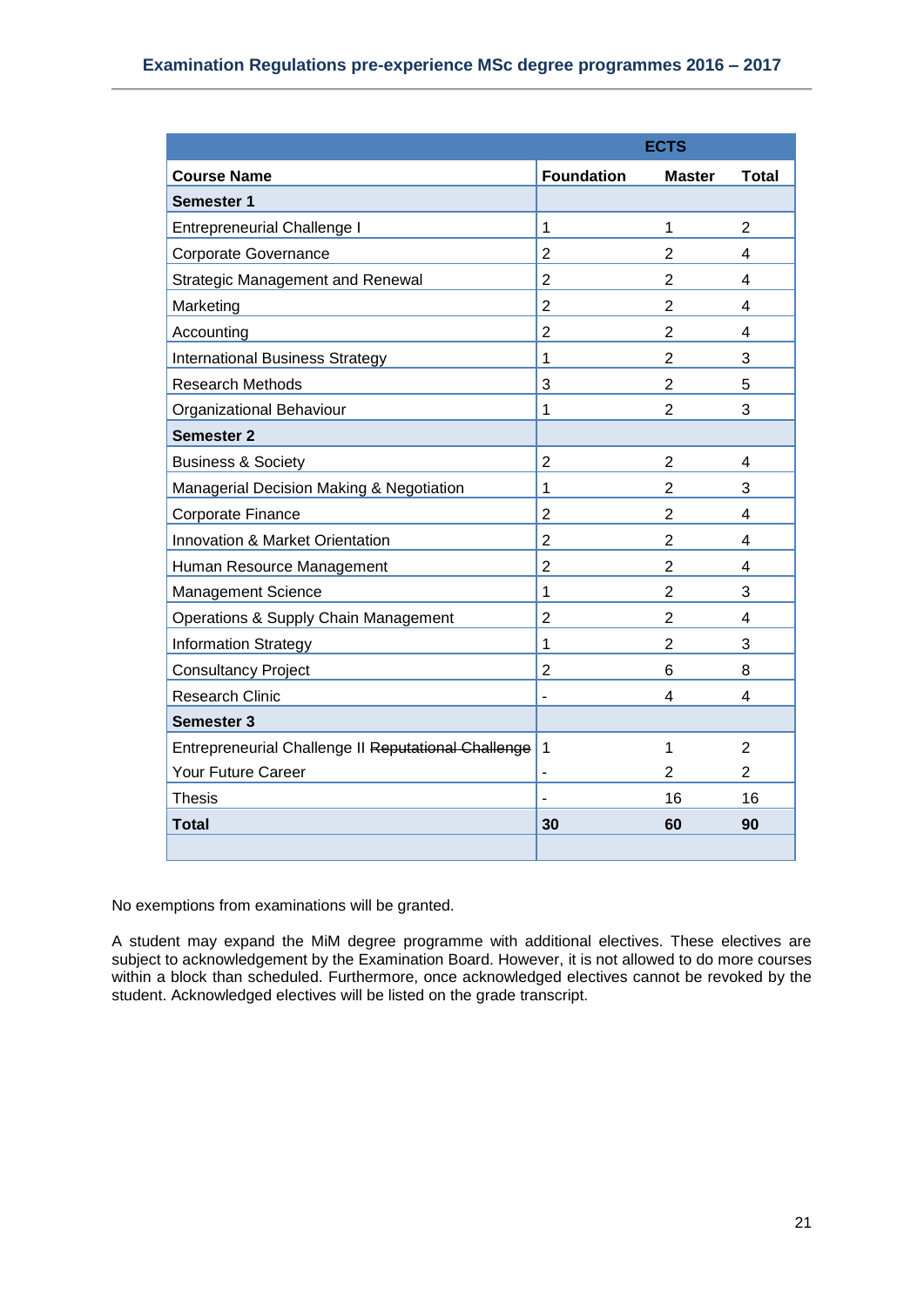## <span id="page-21-0"></span>**Annex 4. Hbo Pre-master Programmes**

#### <span id="page-21-1"></span>**A. The English language Pre-master Programme in Business Administration 2016 – 2017**

#### **I. Preamble**

Rotterdam School of Management, Erasmus University (RSM) offers a one year Pre-master Programme for HBO students with a bachelor's degree programme related to Business Administration interested in pursuing a pre-experience MSc degree programme of the RSM.

After successful completion of the Pre-master Programme, students are immediately eligible for one of the RSM's one-year pre-experience master's degree programmes.

Students may also apply for the 1  $\frac{1}{2}$  year Master of Science in International Management – CEMS (MScIM – CEMS) or the Master of Philosophy in Business Research (MPhil), but those master programmes have additional selection criteria and a maximum intake (check [www.rsm.nl/master](http://www.rsm.nl/master) ).

Successful completion of the Pre-master Programme does not result in a bachelor diploma or other certificate but only in an admission statement to the master that has to be redeemed within one year.

#### **II. Studyload Pre-master Programme**

This one-year Pre-master Programme has a studyload of at least 31 – 33 ECTS.

The programme must be completed **within two consecutive years** at the most. If not, the grades and credits received up to that point will be cancelled.

## **III. Admission and selection criteria Pre-master Programme**

The Pre-master Programme has a limited capacity and is selective. The selection is based on previous education, grades and (international) motivation. The selection criteria are:

- Completion of one of the eligible **English taught** HBO programmes;
- Grade Point Average (GPA) for the first 3 years of HBO programme must be **7.0** or higher at time of application;
- A GMAT score of at least 600.

The Pre-master Programme has a limited capacity. The maximum number of students selected for the English-language pre-master Programme starting in September 2017 is 40 and no more than 20 Dutch students will be selected.

Further application rules (forms, deadlines, etc.) are published on the RSM-website [www.rsm.nl/premaster.](http://www.rsm.nl/premaster)

#### **IV. Eligible HBO programmes**

Students can apply for the English Language Pre-master Programme if they have completed a NVAO accredited HBO degree with comprehensive knowledge of the functional domains of business administration. This equates to a minimum of 120 ECTS of relevant courses in at least 5 of the 7 subject areas including advanced mathematics and statistics: Finance & Accounting, Marketing, HRM, Strategic Management, Supply Chain Management/ Logistics, Business Information Management, (Business) Economics.

#### **V. Grade Point Average**

When applying for the Pre-master Programme, the grade point average (GPA) of the first three years (including propaedeutic phase, introductory year or foundation year) of the HBO programme is important. Students with an average grade of 7.0 or higher (based on the courses at the time of application) are eligible for selection. These students may receive a provisional offer.

At the moment the programme actually starts in September 2017 only applicants with **a final GPA of 7.0 or higher** on their final grade list will be admitted.

#### **VI. GMAT**

Submitting a [GMAT](http://www.mba.com/) score for admission to the Pre-master Programme is mandatory. The GMAT exam consists of 3 parts, the quantitative section, the verbal section and the analytical writing assessment. The first 2 sections are used to determine the overall score. RSM does not require to complete the analytical writing assessment.

The minimum required score is **600**. Scores under 600 will not be considered.

GMAT scores older than 2 years are no longer considered valid by RSM.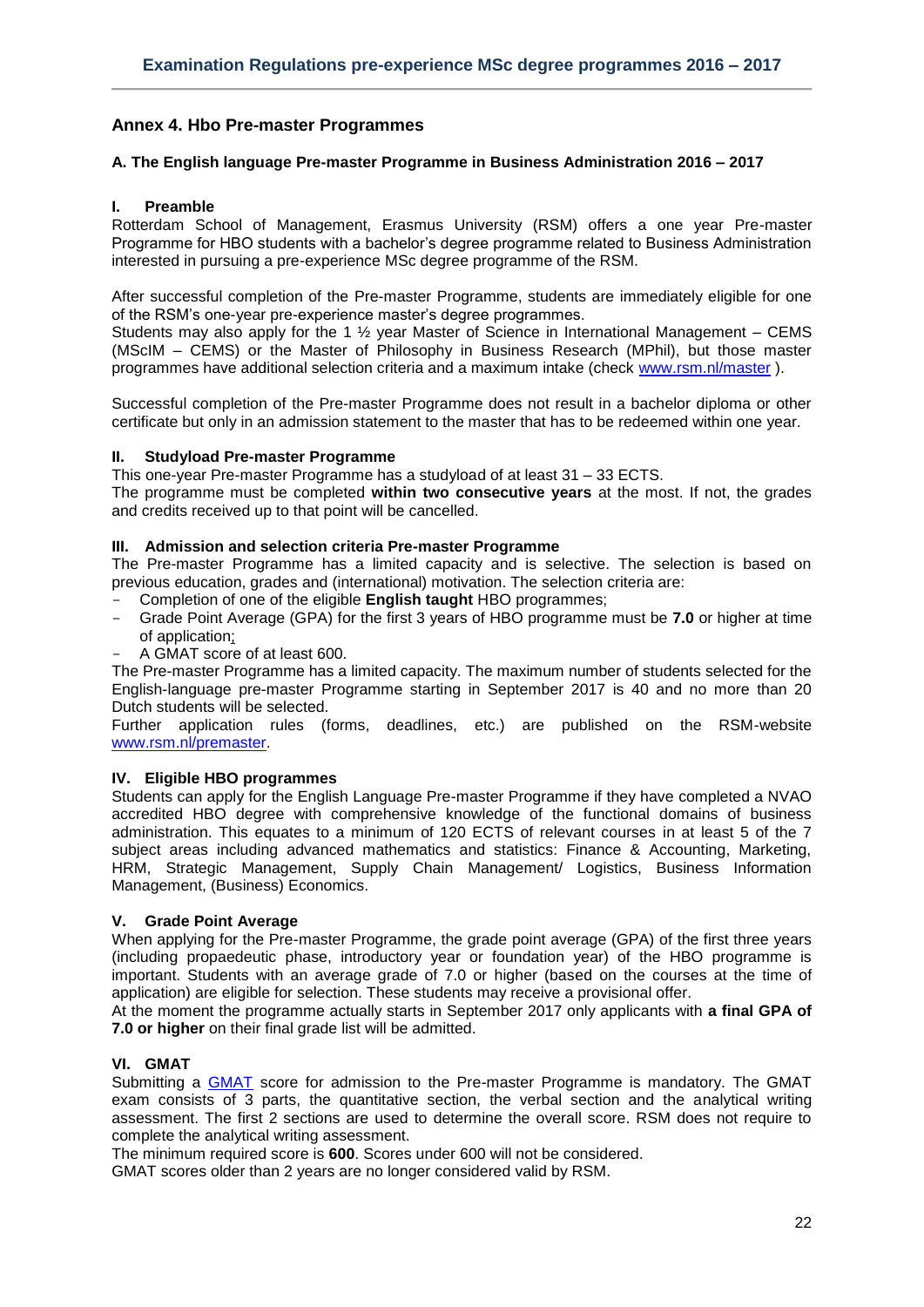*(Remark: SAT and GRE scores will not be accepted.)*

#### **VII. Composition of the curriculum**

The English language Pre-master in Business Administration consists of a selection of courses in the RSM bachelor's degree programme in International Business Administration (BScIBA). The Pre-master Programme is made up of three parts: two compulsory parts and one optional part.

**NOTE:** In the Pre-master Programme **no exemptions** will be granted.

#### **Part 1: Basic curriculum – Academic skills (27 ects)**

| Sept.                                                                     | Oct. | Nov. | Dec. | Jan.               | Feb.                                                   | <b>March</b> | <b>April</b>                                                                                                               | May | June               | July          | Aug.   |  |
|---------------------------------------------------------------------------|------|------|------|--------------------|--------------------------------------------------------|--------------|----------------------------------------------------------------------------------------------------------------------------|-----|--------------------|---------------|--------|--|
| <b>Trimester 1</b>                                                        |      |      |      | <b>Trimester 2</b> |                                                        |              | <b>Trimester 3</b>                                                                                                         |     |                    | <b>Summer</b> |        |  |
| Methodology (BAP73) (3 ECTS)<br>Philosophy of Science<br>(BAB17) (3 ECTS) |      |      |      |                    | <b>Applied Business</b><br>Methods (BAB08) (6<br>ECTS) |              | International<br><b>Marketing Research</b><br>(BAB11) (3 ECTS)<br>Research Training & Bachelor Thesis<br>(BAD10) (12 ECTS) |     |                    |               | Resits |  |
| <b>GMAT</b>                                                               |      |      |      |                    |                                                        |              |                                                                                                                            |     |                    |               |        |  |
| 6 ECTS (168 hours)                                                        |      |      |      |                    | 12 ECTS (336 hours)                                    |              |                                                                                                                            |     | 9 ECTS (252 hours) |               |        |  |

## **Part 2: Master related compulsory courses (4 – 6 ects)**

Admission to a specific master requires to follow a course related to that master. If a student would like keep options open as to which master he/she would like to be admitted to after finishing the premaster this requires to follow additional courses during the pre-master related to those masters of their choice. Minimal size:  $4 - 6$  EC.

*(Remark: Specific information on part 2 is available on [www.rsm.nl/premaster.](http://www.rsm.nl/premaster))*

## **Part 3: Optional (4 – 6 ects)**

In addition to the compulsory parts of the Pre-master Programme most MSc programmes recommend to follow an extra course. This optional course is meant to give some extra in-depth knowledge in the specialty of the master or to give some broadening of knowledge useful for this master. *(Remark: Specific information on part 3 is available on [www.rsm.nl/premaster.](http://www.rsm.nl/premaster))*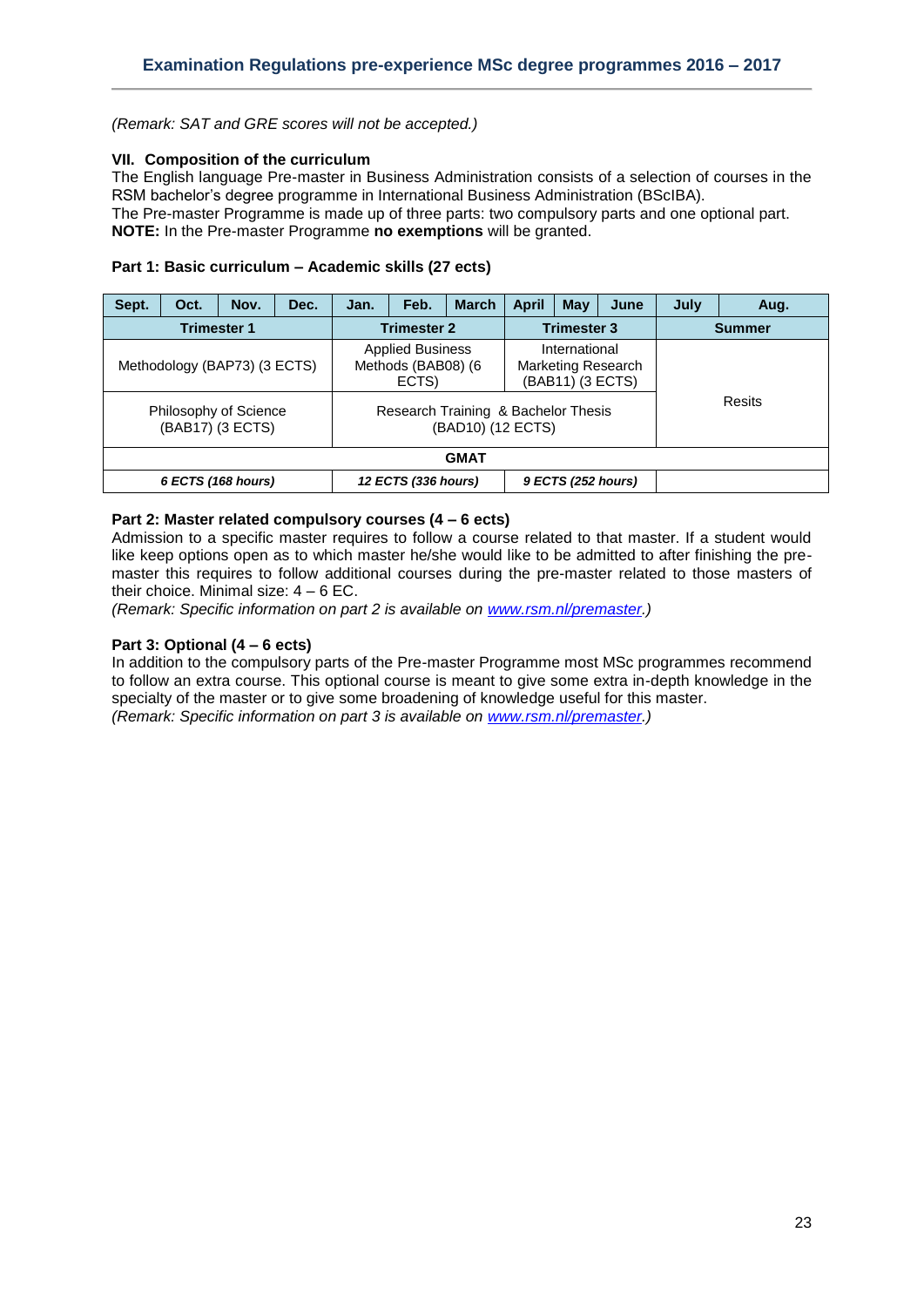#### <span id="page-23-0"></span>**B. Nederlandstalig Premaster Programma Business Administration 2016-2017, toelatingsvoorwaarden 2017-2018**

## **I. Preambule**

De Rotterdam School of Management, Erasmus University biedt een eenjarig Premaster Programma aan voor studenten met een bachelordiploma van een aan Bedrijfskunde verwante geaccrediteerde Hbo-opleiding.

Studenten die het Premaster Programma hebben afgerond en die Engels sufficiënt zijn, ontvangen een bewijs van toelating voor een eenjarige initiële MSc programma van de RSM). Het bewijs van toelating moet binnen één jaar na afronding verzilverd worden.

Studenten met een afgerond Premaster Programma kunnen zich ook aanmelden voor het 1½-jaar durende programma MSc International Management - CEMS (MScIM – CEMS), maar dit programma heeft additionele selectie- en toelatingscriteria (zie [www.rsm.nl/master\)](http://www.rsm.nl/master).

Het afronden van het Premaster Programma (plus aangetoonde Engels sufficiëntie) geeft géén recht op een bachelordiploma.

#### **II. Studielast en –duur**

Het eenjarige Premaster Programma heeft een studielast van minimaal 31 – 33 ects.

Het programma dient in maximaal twee opeenvolgende jaren afgerond te zijn. Indien het Premaster Programma na twee jaar niet is afgerond vervalt de geldigheid van de behaalde resultaten.

#### **III. Selectie- en toelatingscriteria Premaster Programme**

Het Premaster Programma is bestemd voor studenten met een bachelordiploma van een aan Bedrijfskunde verwante door de NVAO geaccrediteerde Hbo-opleiding. Tot het programma worden studenten toegelaten van wie redelijkerwijs verwacht kan worden dat zij met een bepaald niveau van opgedane kennis en vaardigheden zowel de premaster als de Master met succes binnen een redelijke termijn kunnen afronden. Voor de toelating hanteert RSM daarom selectiecriteria en toelatingseisen. Studenten worden geselecteerd op basis van:

- Een afgeronde toelaatbare Hbo-opleiding;
- Gewogen gemiddeld cijfer (GPA) over minimaal de eerste drie jaren van het HBO, van minimaal een onafgeronde 7 bij vooraanmelding en toelating;
- Een GMAT-score van minimaal 600.

Bovendien is de omvang van de groep premaster studenten per studiejaar aan een maximum gebonden. Per september 2017 worden er maximaal 200 studenten tot het Nederlandstalige Premaster Programma toegelaten.

De nadere toelatingsvoorwaarden zoals deadlines en formulieren zijn gepubliceerd op de website van de RSM: [www.rsm.nl/premaster](http://www.rsm.nl/premaster) .

#### **IV. Toelaatbare opleidingen**

Studenten kunnen zich aanmelden voor het Nederlandstalige premasterprogramma indien zij een geaccrediteerde Hbo bacheloropleiding succesvol hebben afgerond met daarin vakken die betrekking hebben op alle relevante gebieden van Bedrijfskunde. Dit komt neer op een minimum van 120 ECTS aan relevante vakken in minstens 5 van de 7 hieronder genoemde vakgebieden inclusief wiskunde en statistiek (op voldoende niveau): Finance & Accounting, Marketing, HRM, Strategic Management, Supply Chain Management/ Logistics, Business Information Management, (Business) Economics.

## **V. GPA**

Alleen studenten met een **gewogen gemiddeld cijfer** (grade point average, afgekort GPA) van **minimaal een 7,0 (onafgerond)** gebaseerd op de gehele vierjarige opleiding komen in aanmerking voor selectie. Indien de Hbo-opleiding bij aanmelding voor het premasterprogramma nog niet helemaal is afgerond wordt een GPA gevraagd van ten minste een 7 (onafgerond) voor minimaal de vakken in de eerste drie Hbo-jaren (inclusief propedeuse).

#### **VI. GMAT**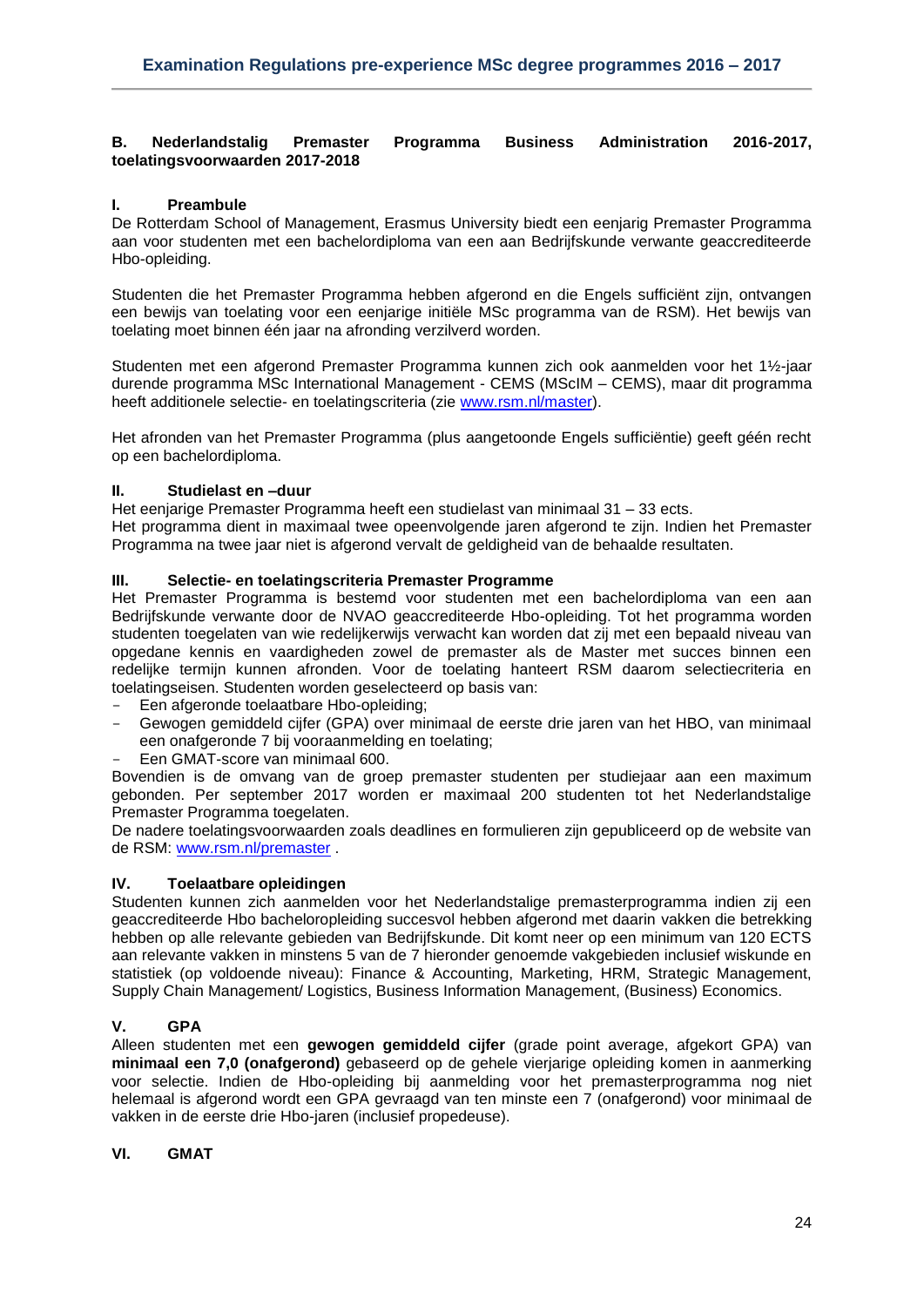Naast een afgeronde Hbo-bacheloropleiding moet een Hbo-student ook een GMAT (Graduate Management Admission Test) afgelgd hebben met een minimale score van 600 om toegelaten te kunnen worden tot het premasterprogramma. De test bestaat uit drie delen: een kwantitatief deel, een verbaal deel en een schriftelijk analytisch deel. De eerste twee delen bepalen de score. Voor RSM is het niet noodzakelijk om het schriftelijk analytisch deel te voltooien. De score voor de GMAT test dient minimaal 600 te zijn. De test mag bij aanvang van de master niet ouder zijn dan twee jaar.

#### **VII. Het onderwijsprogramma**

Het onderwijsprogramma bestaat uit een aantal specifieke vakken van de bacheloropleiding Bedrijfskunde: een verplicht basispakket bestaande uit academische vaardigheden (27 ects), een verplicht pakket master-specifieke vakken (4 – 6 ects) en een optioneel pakket (4 – 6 ects).

**1. het verplichte basispakket =** academische vaardigheden (27 ECTS). Zie hieronder het basispakket weergegeven.

| Sept.                                 | Okt.                     | Nov.                     | Dec.                                        | Jan.                                                          | Feb.                                 | <b>Maart</b>             |  | <b>April</b>        | Mei | Juni<br>Juli |  | Aug. |  |
|---------------------------------------|--------------------------|--------------------------|---------------------------------------------|---------------------------------------------------------------|--------------------------------------|--------------------------|--|---------------------|-----|--------------|--|------|--|
|                                       | 1 <sup>e</sup> trimester | 2 <sup>e</sup> trimester |                                             |                                                               |                                      | 3 <sup>e</sup> trimester |  | zomer               |     |              |  |      |  |
| (3 ECTS)                              | Methodologie (BKB0002)   | & technieken             | Statistische methoden<br>(BKB0019) (6 ECTS) |                                                               | Marktonderzoek<br>(BKB0024) (3 ECTS) |                          |  | <b>Hertentamens</b> |     |              |  |      |  |
| Wetenschapsleer<br>(BKB1016) (3 ECTS) |                          |                          |                                             | Research Training & Bachelor scriptie (BKBBTH)<br>$(12$ ECTS) |                                      |                          |  |                     |     |              |  |      |  |
| 6 ECTS (168 uren)                     |                          |                          |                                             | 12 ECTS (336 uren)<br>9 ECTS (252 uren)                       |                                      |                          |  |                     |     |              |  |      |  |

- 2. **het verplichte inhoudelijk kennisgebied =** master-specifiek vak (4-6 ECTS). Welke vak het betreft, kan worden teruggevonden op de premaster website. De lijst met vakken is te vinden op de premaster website [www.rsm.nl/premaster](http://www.rsm.nl/premaster) .
- 3. **Tevens is er een optioneel onderdeel (4-6 ECTS**): dit is een vak dat door de gekozen Master wordt aanbevolen. Dit vak biedt verdieping in het betreffende vakgebied of biedt verbreding en context aan. De lijst met vakken is te vinden op de premaster website [www.rsm.nl/premaster](http://www.rsm.nl/premaster) .

## **VIII. Engels sufficiëntie**

Om in aanmerking te kunnen komen voor een bewijs van toelating tot de master, dient een student naast het Premaster Programma ook te voldoen aan de gestelde norm van het niveau van de Engelse taalbeheersing. Dat aan deze norm is voldaan kan aangetoond worden op één van de volgende manieren:

- een [TOEFL-test](http://www.toefl.org/) met een minimale score van 91 (iBT web based) met een minimum van 22 op alle deelscores;
- een [IELTS-test](http://www.ielts.org/) met een minimale score van 6,5 met een minimum van 6,5 voor alle vier deelscores;
- de [Intake toets van het Taal-](http://www.eur.nl/ttc/studenten/taaltoets/) en Trainingscentrum van de Erasmus Universiteit Rotterdam, niveau C1.1.

Op het moment van aantonen van je Engelse taalvaardigheid mag het betreffende certificaat niet ouder zijn dan twee jaar. Mocht je een van bovenstaande documenten niet hebben, dan dien je één van deze toetsen volgens de eisen af te ronden gedurende de pre-master **vóór aanvang van de masteropleiding**.

Op de Erasmus Universiteit Rotterdam worden ook *taalcursussen* aangeboden, bekijk deze op **[www.eur.nl/ttc/studenten/taalcursus](http://www.eur.nl/ttc/studenten/taalcursus)**. De kosten van toetsen en cursussen worden niet vergoed door RSM.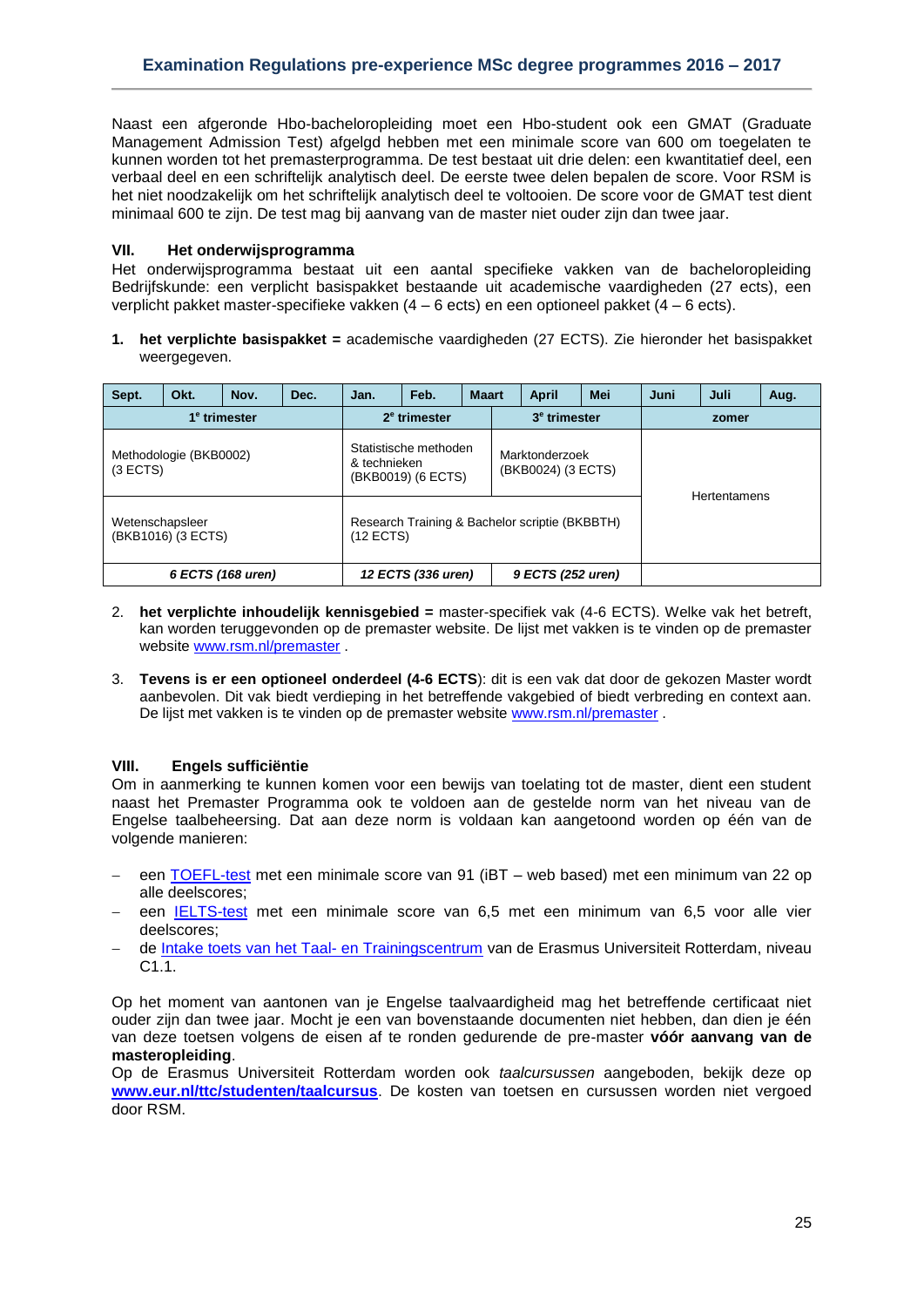## <span id="page-25-0"></span>**IV Rules and Guidelines 2016 – 2017**

## <span id="page-25-1"></span>**Section 1 – General**

#### <span id="page-25-2"></span>**Article 1.1 – Applicability of the Rules and Guidelines**

- 1. These Rules and Guidelines are applicable to the curriculum and final exam, examinations and tests of the following one year pre-experience Master of Science degree programmes at the Rotterdam School of Management, Erasmus University (respectively Isat code, name of the programme and abbreviation): 60644 Business Administration (*Accounting & Financial Management as well as the Master in Management programme*) (BA); 60453 Business Information Management (BIM); 60409 Finance & Investments (FI); 60456 Global Business & Sustainability (GBS) ; 60645 Human Resource Management (HRM); 60458 Management of Innovation (MI); 60063 Marketing Management (MM); 60457 Organisational Change & Consulting (OCC); 60093 Supply Chain Management (SCM); 60455 Strategic Entrepreneurship (SE); 60066 Strategic Management (SM). These master´s degree programmes are hereinafter referred to as the *degree programme*.
- 2. These regulations are as far as possible by analogy applicable to the curriculum and examinations of the Hbo premaster programmes (Annex 2 A. and B. of the TER) and the premaster course parts of the Master in Management programme (Annex 3 of the TER).

#### <span id="page-25-3"></span>**Article 1.2 – Definitions**

- 1. Unless stated otherwise, in these Rules and Guidelines, the same definitions will be used as formulated in the Teaching and Examination Regulations of the degree programme.
- 2. Fraud: the action or negligence of a student as a result of which it is impossible, entirely or in part, to form a correct judgment concerning his/her or someone else's knowledge, insight and skills.

#### <span id="page-25-4"></span>**Article 1.3 – Day-to-day procedure of the Examination Board**

<span id="page-25-5"></span>The Examination Board may assign portfolios to its members for taking care of daily procedures.

#### **Article 1.4 – The authority to examine, the appointment of examiners**

- 1. For the purpose of conducting examinations and establishing the results thereof, the Examination Board appoints the examiners in compliance with the following rules:
	- a) At the start of the Academic Year the Examination Board appoints the examiners for the duration of that year;
	- b) Tenured and tenure track RSM academic staff (assistant professors, associate professors, endowed and full professors) as well as tenured RSM lecturers will be appointed as examiner for the teaching within their discipline (category 1 examiners);
	- c) At the request of the Department, other members of the RSM academic personnel (e.g. untenured lecturers, researchers, PhD-candidates) may be appointed as an examiner for a specific course (e.g. thesis trajectory) (category 2 examiners);
	- d) At the request of the Department, a former member of the RSM academic staff or a (former) member of academic staff of another School of the EUR or any other research university may be temporarily appointed as an examiner for a specific course (e.g. thesis trajectory). This person must meet the following requirements: a completed PhD, or a university master´s degree with demonstrable extensive experience in performing scientific research. Furthermore, at least a hospitality agreement is required (category 3 examiners);
	- e) A UTQ (University Teaching Qualification, in Dutch BKO) or equivalent is preferable;
	- f) An examiner who is appointed for the first time shall be mentored by an experienced examiner from the relevant Department.
- 2. In case of special circumstances, the Examination Board may grant exceptions to the above rules.
- 3. The examiners provide the Examination Board the information requested.
- 4. All appointed examiners shall be registered in the RSM's Examiners Register.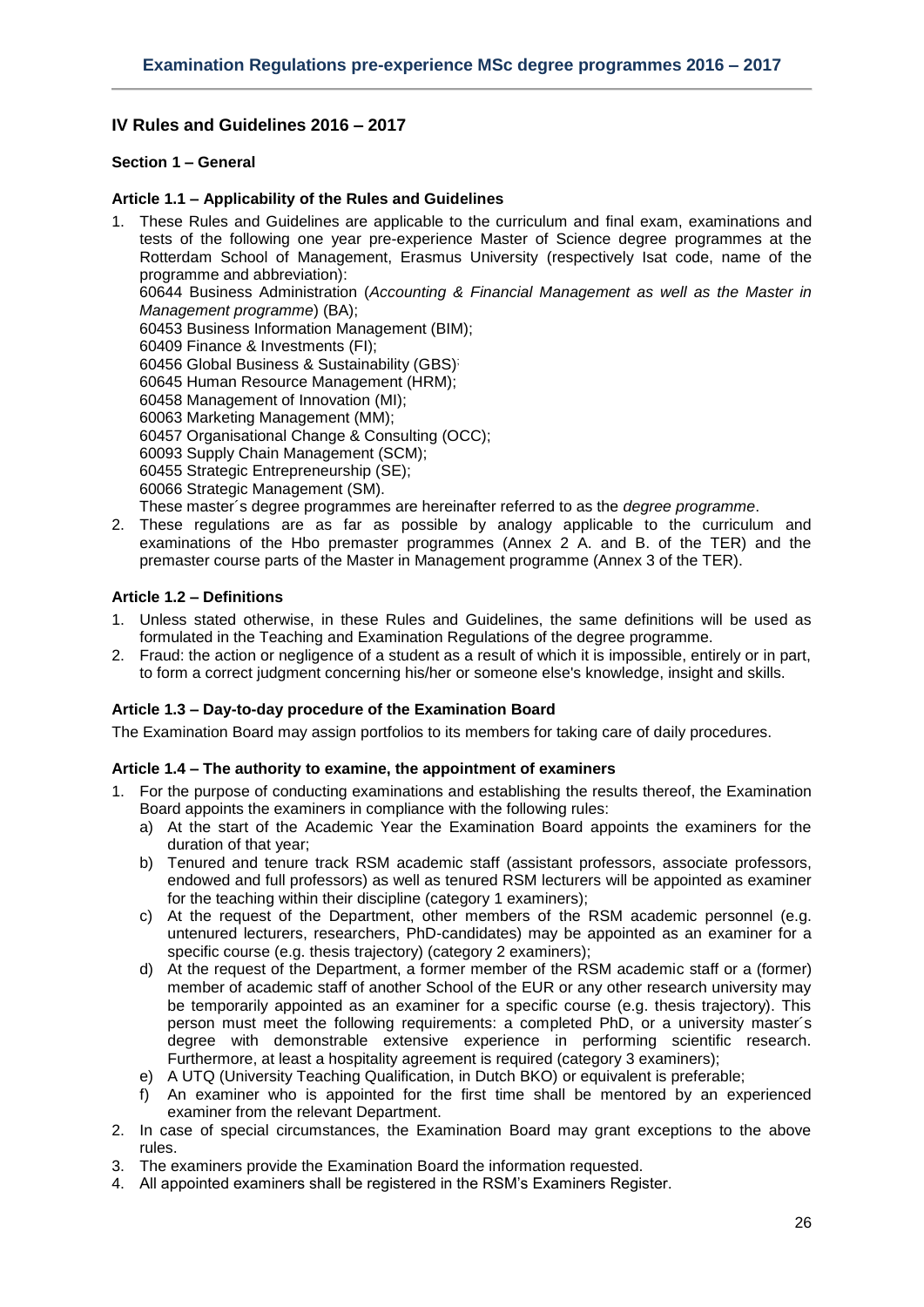5. The Examination Board can suspend or withdraw the appointment as examiner if the person concerned persistently fails to comply with the applicable examination regulations or to deliver examinations that meet the minimum quality standards. The Examination Board will not do so until the person concerned in all fairness has had a chance to conform to the relevant rules.

## <span id="page-26-0"></span>**Article 1.5 – The criteria**

In the decision-making process the Examination Board employs the following criteria as a guideline – and in case of contrariety of criteria weighs the importance of employing one against another –:

- the preservation and maintenance of the quality and grading criteria of each examination or test;
- the efficiency of the study, for example, expressed in terms of limiting loss of time (wherever possible) for students who make rapid progress with their studies when preparing for examinations or tests;
- motivating students to interrupt their studies as soon as possible in cases where it is very unlikely that they will pass their examinations;
- protecting students from trying to take on too large a study load;
- maintaining an environment in which students and staff can work effectively and efficiently;
- extending leniency towards students who, through circumstances beyond their control, have encountered delays during their studies.

### <span id="page-26-1"></span>**Section 2 – Exemptions**

### <span id="page-26-2"></span>**Article 2.1 – Exemption from practical tests**

- 1. A request for exemption from the obligation to take part in practical tests, as referred to in Article 2.4 of the Teaching and Examination Regulations, should be submitted by the student in writing, with reasons and supported by documentation, to the Examination Board at least four weeks before the practical test for which exemption is requested is scheduled to begin. In exceptional cases, the Examination Board may permit derogation from the period stated in the last sentence.
- 2. The Examination Board makes a decision within four weeks of receiving the request. The student is informed immediately of the decision.

#### <span id="page-26-3"></span>**Section 3 – Rules concerning good course of things during examinations and tests**

#### <span id="page-26-4"></span>**Article 3.1 – Registration for examinations and written tests**

- 1. A student who by virtue of his/her registration for the programme is entitled to take the final exam, examinations or tests should register for them on time and correctly, in accordance with the provisions of or by virtue of these R&G. The registration term for written tests and other examinations has been established per period in the schedule of written tests and examinations, as referred to in article 4.1 of the Teaching and examination Regulations of the programme.
- 2. The head of the Department for Exam Administration RSM can, with the approval of the Examination Board, establish specific rules for proper registration for examinations, or written tests by virtue of the Teaching and Examination Regulations of the programme and the Rules and Guidelines of the Examination Board. These specific rules will be announced in a proper manner in sufficient time.
- 3. The Examination Board can derogate from the date of registration referred to in paragraph 1 if the student, as a result of force majeure, has been unable to apply on time and correctly. Under certain circumstances, force majeure may be said to exist in the event of, for example, a student was unable to apply in the usual way (OSIRIS-online, in writing, another student) because of sickness or special family circumstances. The student should submit the request for this as soon as reasonably possible.
- 4. The head of the Department for Exam Administration RSM may, in cases other than those referred to in paragraph 3, derogate from the registration period no later than two working days before the day on which the examination or test will be taken, provided that this does not jeopardize the correct preparation for the examination or test. The head of the Department Exam Administration will charge administrative costs of  $\epsilon$  13,50 per examination or written test for this derogation. The head of the Department for Exam Administration reports this to the Examination Board.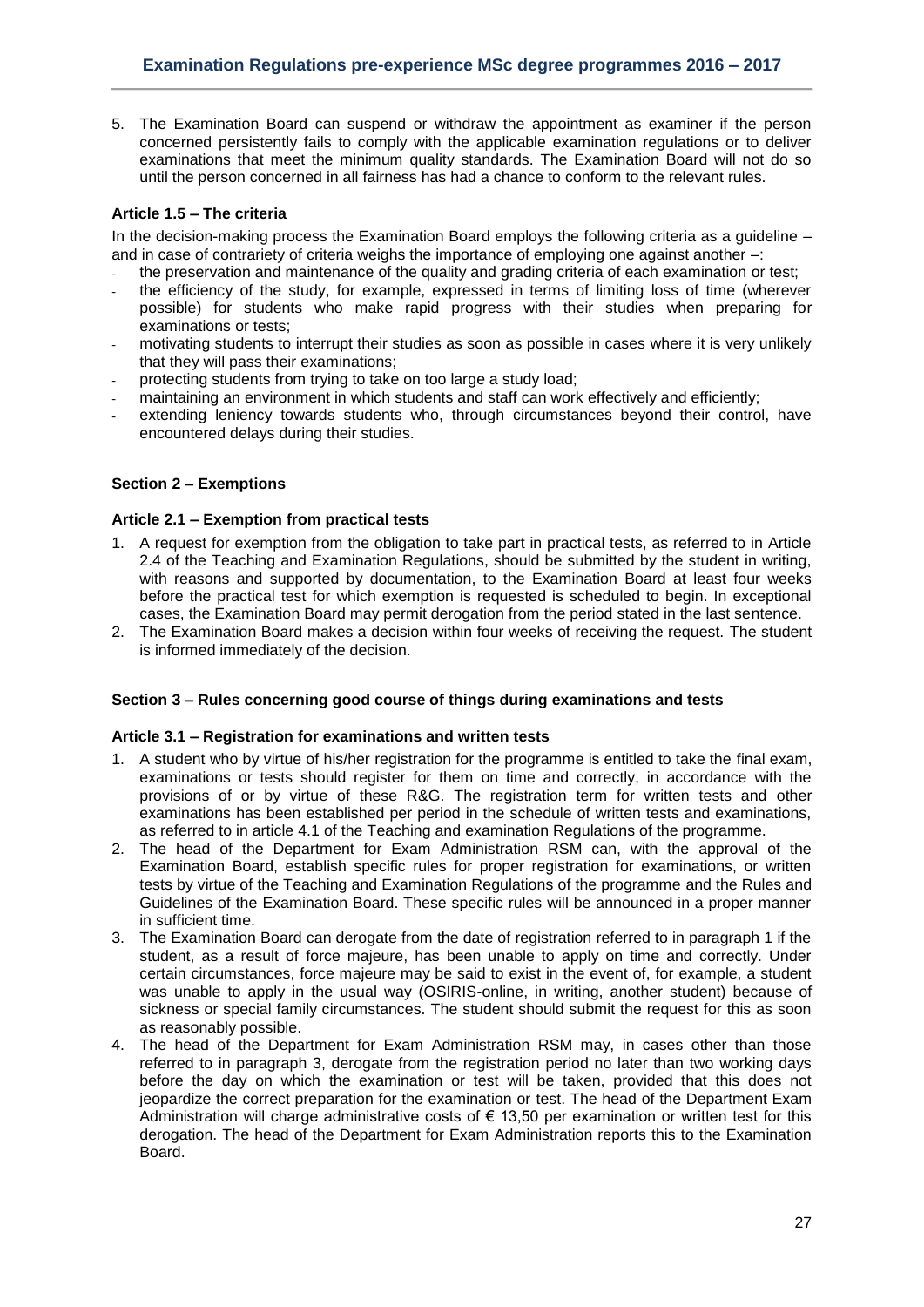5. Anyone who has not applied for an examination or a written test in accordance with the provisions of or by virtue of these R&G may not take part in the examination or test concerned. If, notwithstanding the foregoing, the student nevertheless takes part in the examination or test, the examiner and the Examination Board will not establish a grade.

#### <span id="page-27-0"></span>**Article 3.2 – Entering and leaving the room in which the written test is being held**

- 1. Only a student who has applied on time and correctly for the written test may take part in the test concerned, and will be admitted to the room where the written test is being held.
- 2. Admission to the hall where a written test is organized is declined fifteen minutes after the start of the written test concerned. A student who is admitted to the hall after the start of the examination concerned should ensure that he/she causes as little disturbance as possible to the students already present.
- 3. A student taking part in the test may not leave the room earlier than one hour after the start of that test. A student who leaves the test before the end of the test concerned should ensure that he/she causes as little disturbance as possible to the students still present.
- 4. A student taking part in the test may, on request and with the permission of the examiner or the invigilator, leave the test's hall a while to use the toilet as from one hour after the start of the written test until half an hour before the end of the test. This permission is granted only to one student at a time. In exceptional cases, the examiner or invigilator may derogate from these rules in favour of the student.
- 5. Personal belongings such as coats, bags, mobile phones, watches and other items that are not allowed to be used during the written test are not allowed to be brought into the hall where the test is held. These must be placed outside the test room in lockers, if available. If no lockers are available, coats must be placed over the chair. Bags must be closed and out of reach of the student. Watches, mobile phones and such must be switched off and out of reach of the student.
- 6. The head of the Department for Exam Administration can, with the approval of the Examination Board, establish specific rules concerning entering and leaving the room in the Van der Goot (former M-) Building in which the written tests is being held, by virtue of the Teaching and Examination Regulations of the programme and the Rules and Guidelines of the Examination Board. These specific rules will be announced in a proper manner in sufficient time.

#### <span id="page-27-1"></span>**Article 3.3 – General provisions concerning order during the written test**

- 1. On behalf of the Examination Board, the invigilators appointed for this purpose are charged with maintaining order during the written test. An examiner may act as invigilator.
- 2. Every student should comply with the instructions of the invigilator. If a student does not comply with the instructions of the invigilator, or does not obey his /her request, the invigilator may exclude him/her from taking further part in the test, with the consequence that no result will be established.
- 3. During the written test, the student must, at the request of the examiner or the invigilator, prove his/her identity with a valid proof of registration (student card) or another legally valid proof of identity.
- 4. Only a valid proof of registration (student card), another legally valid proof of identity, the enrolment verification, the test's assignment paper and answer sheet, writing materials and a ruler may be placed on the student's desk. No study material such as a (graphical) calculator, literature or other sources of information may be placed on the student's desk unless explicitly authorized by the examiner in advance and stated on the first page of the test's assignment paper. These study aids (without any notes on them) are solely for the student's own use. During the test the student is not allowed to make use of a dictionary.
- 5. A student taking part in the test is obliged, on request of the invigilator, to show, and if requested, to hand over, the materials that he/she has with him/her.
- 6. Only the paper provided by EUR is to be used for the written test. The use of the student's own paper is not permitted.
- 7. A student taking part in the written test should write his/her name, signature and student /examination number on each sheet of paper that is handed in. The invigilator checks whether this has been done correctly before the test is handed in to him/her.
- 8. The head of the Department Exam Administration can, with the approval of the Examination Board, establish specific rules concerning the order during the written test in the Van der Goot (former M-) Building, by virtue of the Teaching and Examination Regulations of the programme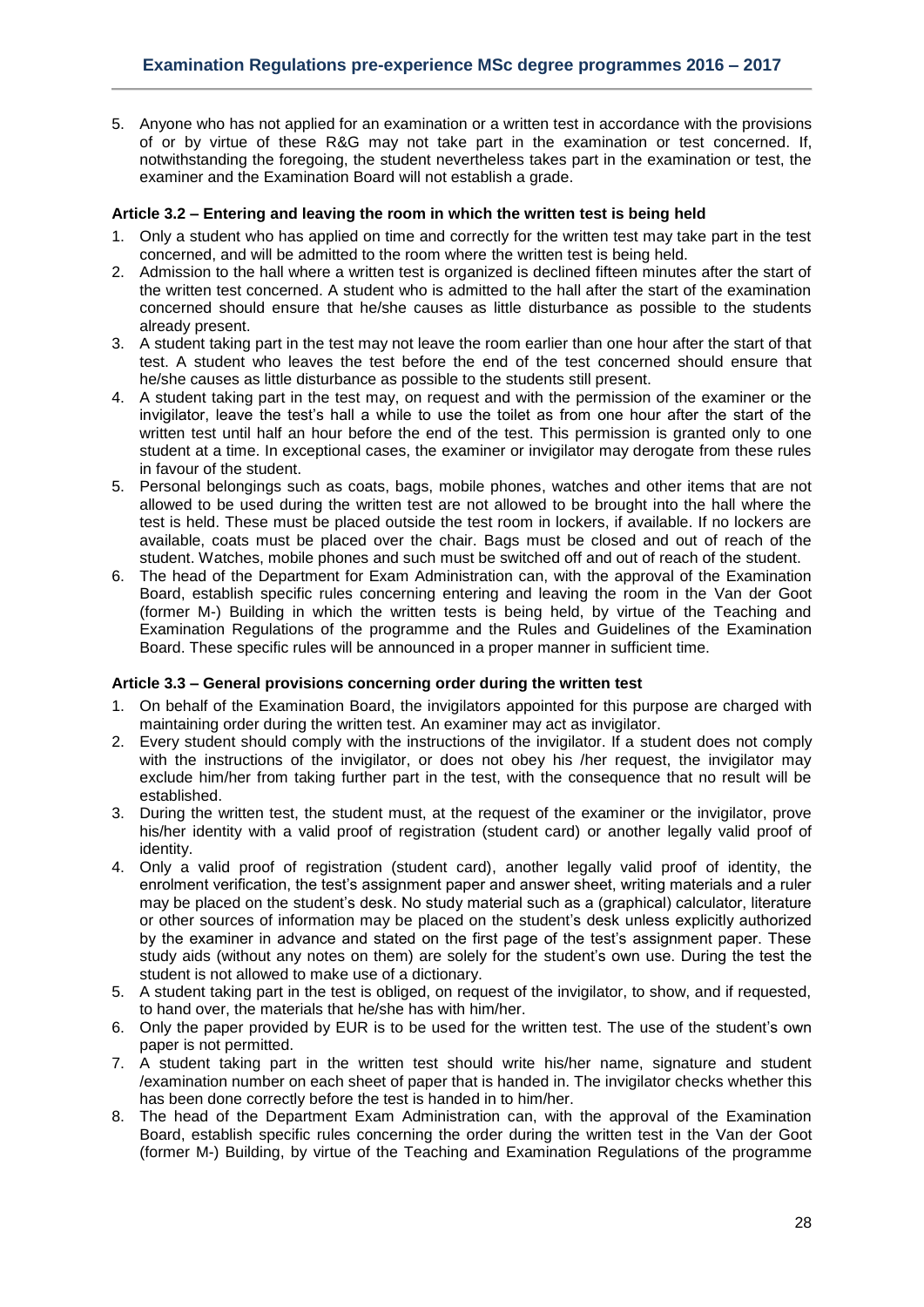and the Rules and Guidelines of the Examination Board. These specific rules will be announced in a proper manner in sufficient time.

#### <span id="page-28-0"></span>**Article 3.4 – Fraud**

- 1. If in the matter of taking a test, fraud within the meaning of Article 1.2 is detected or suspected, this is set down in writing as soon as possible by the invigilator or the corresponding examiner. The invigilator may ask the student to make available any items of evidence. A refusal to do this is recorded in the written report. The student is given the opportunity to add written comments to the written report of the invigilator. The written report and any written comments are handed over to the Examination Board as soon as possible.
- 2. The Examination Board or the examiner may exclude a student who has committed fraud from further participation in the examination of which the test for which the irregularity was detected is part, and/or take other appropriate measures. The exclusion has the consequence that no result will be established for the examination or test concerned. Before the Examination Board decides to make the exclusion, it gives the student the opportunity to give his/her account.
- 3. The other appropriate measures as referred to in paragraph 2 may consist of, among others, the following sanctions:
	- a. reprimand;
	- b. invalidation of the examination and/or test concerned;
	- c. exclusion from one or more examinations and/or tests;
	- d. exclusion from one or more examination periods;
	- e. a combination of the above measures to a maximum of exclusion for at most one year;
	- f. in a serious case of fraud the Examination Board may advise the Executive Board to end the enrolment for the programme of the person concerned once and for all.

#### <span id="page-28-1"></span>**Section 4 – The examinations and tests of the courses**

#### <span id="page-28-2"></span>**Article 4.1 – The questions and assignments, peer review**

- 1. The questions and assignments of the tests that make up an examination for a course do not go beyond the sources announced in advance. These sources are, in the main, announced before the start of the course that prepares for the tests of the examination. The precise scope of the material is definitively announced no later than one month before the tests of the examination are held.
- 2. The questions and assignments of the whole of tests of an examination reflect the material included in the course.
- 3. The whole of tests in an examination is representative of the study aims in terms of content and form.
- 4. The questions and assignments of a test are clear and unambiguous, and are asked in such a way, or contain such instructions, that the student can understand how comprehensive and detailed the answers must be.
- 5. Well in advance of the tests of the examination concerned being held, the Examination Board or examiner announces the way the test will be taken, while respecting the provisos laid out in Article 4.2 of the Teaching and Examination Regulations.
- 6. Well in advance of a written test being held, the Examination Board or examiner gives the students the opportunity, if possible, to peruse a written sample of a similar test, and also the model answers and the norms on the basis of which the assessment was made.
- 7. The length of the test is such that examinees have sufficient time, measured according to reasonable criteria, to complete the test.
- 8. In advance of the examination or test concerned being held, the examiner asks a colleague to check the examination or test with a view to the quality of the examination.

### <span id="page-28-3"></span>**Article 4.2 – Assessment criteria**

- 1. Wherever possible, assessment of written tests, takes place on the basis of previously established model answers and criteria, which can possibly be modified as a result from correcting the tests.
- 2. The assessment method is sufficiently transparent that the examinees can see how the results of the tests were established.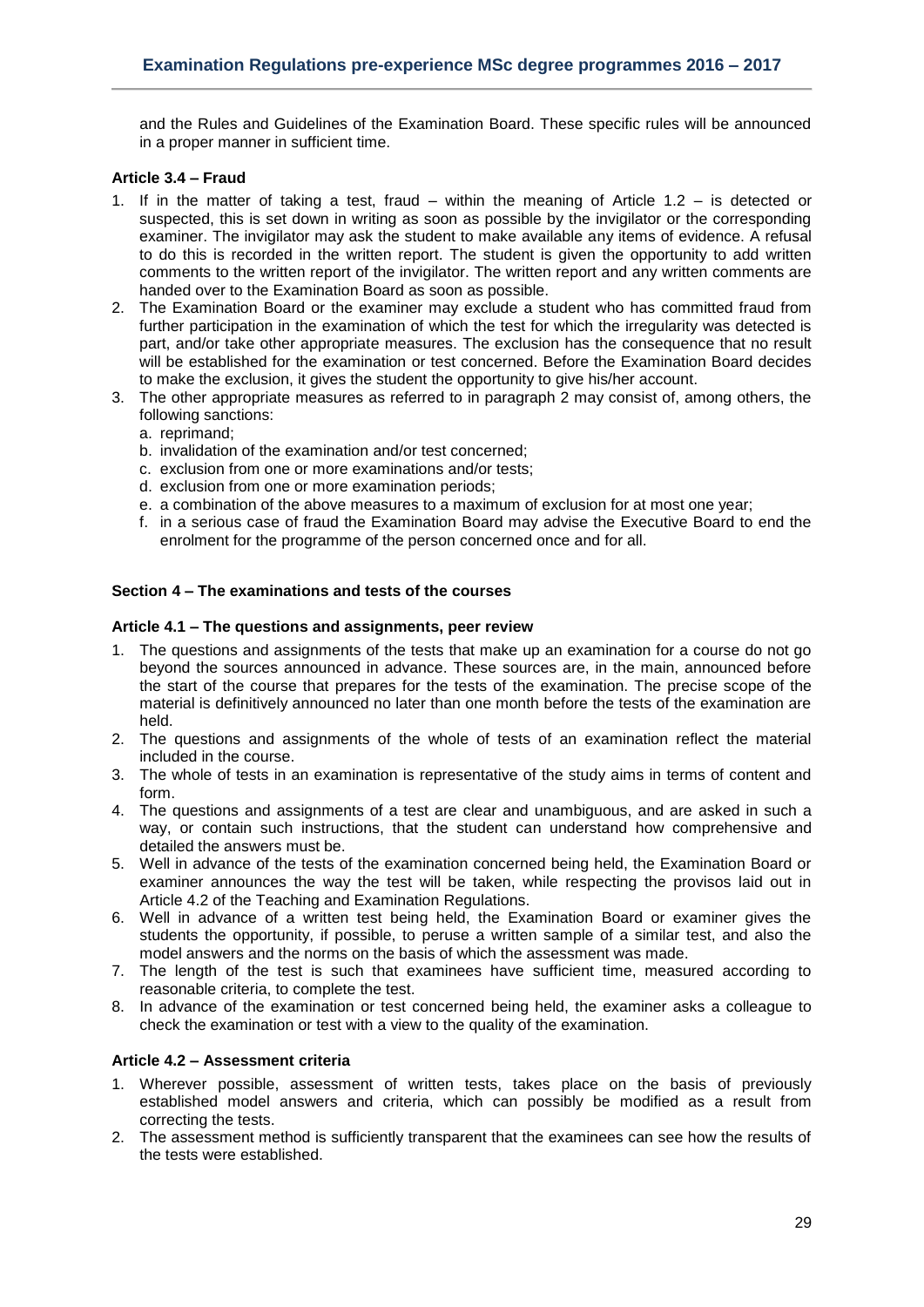3. In cases of tests of an examination given and assessed by more than one examiner, the Examination Board ensures that the examiners' assessment is based on the same criteria. If necessary, it shall appoint a supervising examiner for conducting the tests.

#### <span id="page-29-0"></span>**Article 4.3 – Determining the grades: rounding off, averaging, passing, grade floor**

- 1. Examinations and tests are assessed with grades on the scale 0.0 10.0, accurate to one decimal point, where a 5.5 is the lowest pass grade*. Practical tests may be assessed with a 'pass' or 'fail'*. Also, sufficient results of examinations and tests taken in the context of an international exchange at a foreign university will be displayed with a '*pass'*. A programme component has been passed only if the examinations of all courses that are part of that programme component have been passed. Tests assessed with a '*pass*' or *'fail'* cannot be averaged nor included in the GPA calculation.
- 2. If grades have to be rounded off and averaged within a course, or between examination parts or to determine the GPA or the classification – the following rules apply by default:
	- grades are averaged according to the weighted average of the credits, where the average is rounded to one decimal place, which are rounded, so 5.45 is rounded to 5.5, a 6.95 a 7.0 a 5.44 a 5.4, etc.;
	- if examination parts are assessed on the basis of more than one test, then the rule applies that the examination parts are always rounded off to one decimal before subsequent calculations are made.
- 3. If the examination is assessed on the basis of more than one test, no final grade for the examination will be calculated if one of the test grades is lower than a 5.5. In that case the student has failed the examination. Tests that can be taken only once per academic year, most likely practical tests such as case reports and team assignments, are exempted from this rule.
- 4. In case the course manual for a particular course holds additional or other rules to those stated under paragraph 2 or 3, these rules are only valid if published at least two months ahead of the date of a test and under written approval of the Examination Board. If these latter provisos are not met the default rules under paragraph 2 or 3 continue to apply.
- 5. Examination results are registered centrally by the Department for Exam Administration RSM Erasmus University.
- 6. In derogation from the previous paragraphs of this article, results of examinations and tests taken in the context of an international exchange are established under the authority and responsibility of the foreign university.

## <span id="page-29-1"></span>**Section 5 – The Thesis Trajectory**

#### <span id="page-29-2"></span>**Article 5.1 – The thesis, the thesis committee and admission to the thesis defence**

- 1. The thesis trajectory is an individual project.
- 2. The thesis trajectory is assessed by a thesis committee.
- 3. This thesis committee shall consist of at least two members: a coach and a co-reader. The composition of the thesis committee should furthermore meet the following criteria:
	- a. The members of the thesis committee must be appointed as an examiner by the Examination Board;
	- b. The *coach* must be a member of the academic RSM personnel associated with the department offering the MSc-programme concerned: this includes tenured and tenure track staff as well as PhD candidates and untenured lecturers as long as they are appointed as an examiner. Furthermore, an exception can be made for former faculty members or PhD candidates who were associated with the department offering the MSc programme concerned: they may continue to act as coach after the termination of the employment contract for a maximum of one year. Hence, all other examiners including external faculty (from other EUR schools or other universities) may act as co-reader only;
	- c. The *co-reader* is preferably a member of the academic RSM personnel associated with another MSc programme than the one with which the coach is associated;
	- d. At least one of the two members must be a tenured or tenure track faculty member. Hence, pairs consisting exclusively of PhD-candidates and/or untenured lecturers are not allowed.
	- e. Coach and co-reader are allowed to be members of the same department offering the MSc Programme, under the additional requirement that (co-)promotors are not allowed to sit on a thesis committee with their PhD students, and job appraisers are not allowed to form a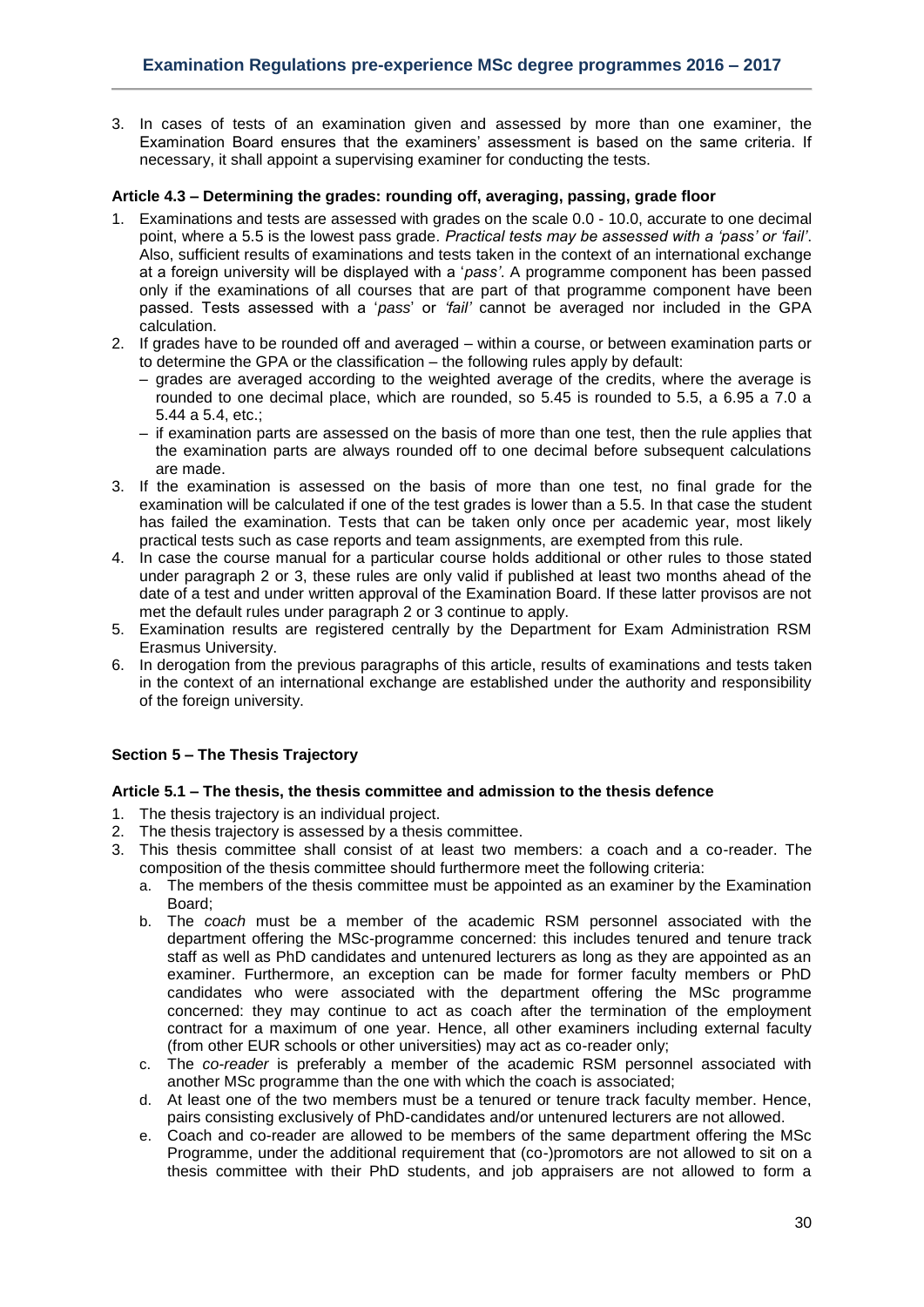committee with job appraisees without a PhD degree. The Thesis Coordinator of the MSc programme shall submit a list of the internal thesis committees to the Examination Board for endorsement via ec@rsm.nl;

- f. At the request of a student an internal or external expert may be temporarily appointed as a co-reader of a thesis committee. This person must meet the following requirements: a completed PhD, or a university master´s degree with demonstrable extensive experience in performing scientific research. This examiner may act as co-reader only;
- g. The coach shall have principal responsibility for the coaching and activities relating to the thesis. The co-reader shall offer advice at critical times during the thesis trajectory (for example evaluating the final thesis proposal, the research design, approval of the thesis);
- h. The coach and co-reader jointly give an endorsement to a student for applying for admission to the thesis defence on the basis of the thesis report at hand.
- 4. The assessment of the thesis trajectory is based on the thesis report and the oral thesis defence in front of the thesis committee.

The thesis committee shall assess the thesis trajectory immediately after the defence in compliance with article 5.2. The assessment is based on the assessment matrix. The assessment matrix must be filled in by the thesis committee within three working days after the oral defence. The assessment shall be unanimous. All members of the thesis committee should take part in the assessment. In case one of the members is unexpectedly unable to attend the assessment, the department involved will provide for replacement.

5. At a student's request the Examination Board may derogate from the provisions of the foregoing paragraphs of Article 5.1.

## <span id="page-30-0"></span>**Article 5.2 – Establishment of the final exam**

- 1. On behalf of the Examination Board the Head of the Student Administration establishes the results of the final exam, in accordance with the TER of the programme and the R&G of the Examination Board, provided the student has passed all programme components of the degree programme as mentioned in article 2.3 of the TER, unless:
	- the Examination Board decided that the final exam also includes its own investigation into the knowledge, understanding and skills of the student;
	- in accordance with article 7.11 of the law, on the student´s request, the Examination Board has granted postponing of the establishment of the final exam until a moment determined by the Examination Board.
- 2. The Head of Student Administration may establish administrative rules for the application for the final exam. These rules must be approved by the Examination Board and must be timely and adequately disclosed.

## <span id="page-30-1"></span>**Article 5.3 – the certificate, the transcript and the supplement**

- 1. To show that the final exam has been passed, the Examination Board awards a certificate, after by or on behalf of the Executive Board has been stated that the procedural requirements for the issuance have been met.
- 2. On a transcript, which constitutes a part of the certificate, the examination parts belonging to the final exam are stated.
- 3. The certificate is accompanied by a supplement in accordance with the agreed European standard format.
- 4. The certificate, the transcript and the supplement are signed by the chairman or the substitute chairman of the Examination Board.
- 5. On behalf of the Examination Board the Head of the Student Administration shall be responsible for issuing the certificate, the transcript and the supplement to the student in person, unless the student opts for receiving the documents from the Examination Board at the official graduation ceremony.

#### <span id="page-30-2"></span>**Article 5.4 – Classifications ´cum laude´ and ´summa cum laude´**

- 1. If the examinee has shown exceptional skill in the final exam, this may be stated on the certificate with the words 'cum laude' or ´summa cum laude´.
- 2. The classification ´cum laude´ will be awarded if the student has fulfilled at least the following conditions: